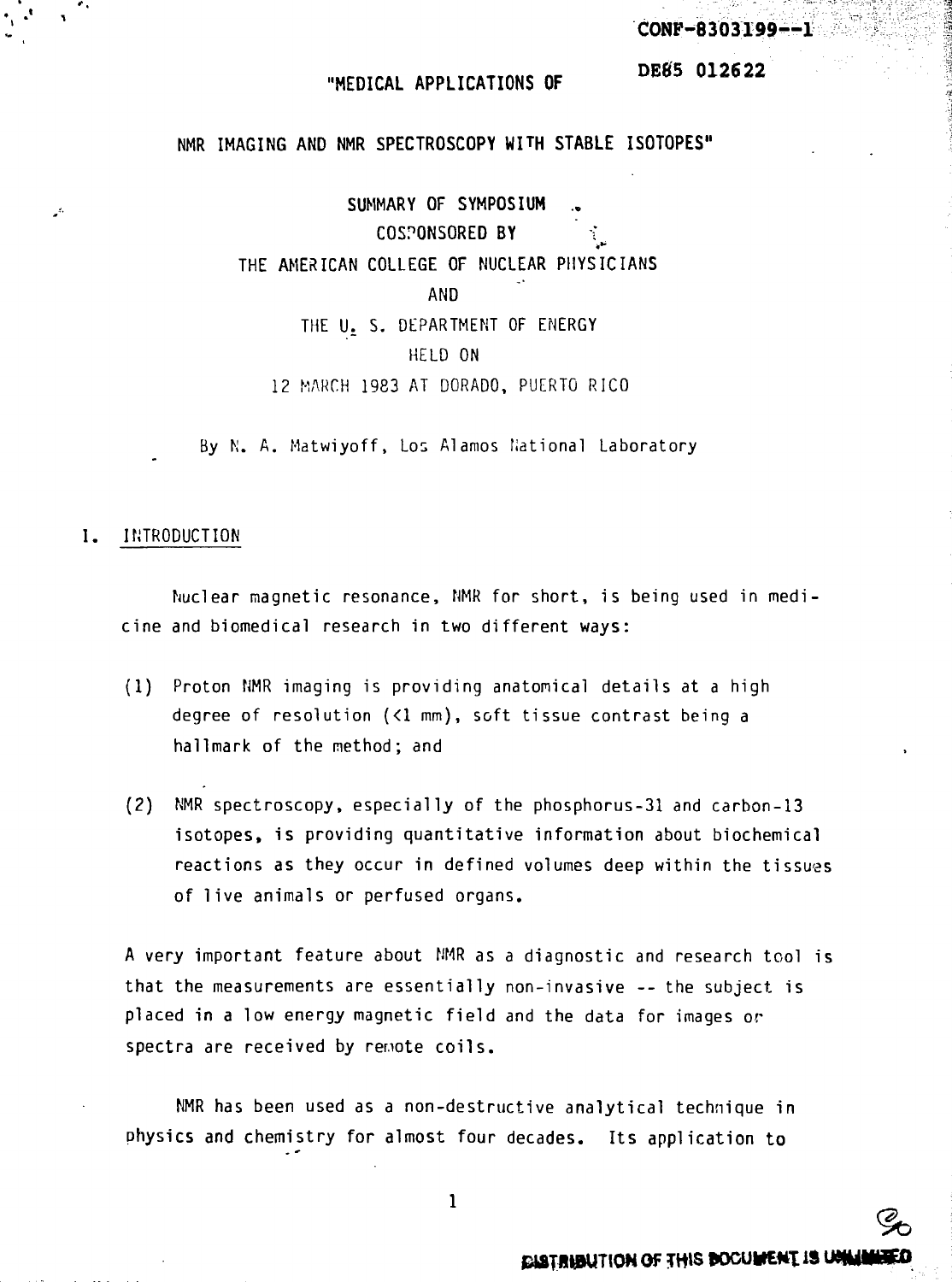# **DISCLAIMER**

This report was prepared as an account of work sponsored by an agency of the United Stales Government. Neither the United States Government nor any agency thereof, nor any of their employees, makes any warran.y, express or implied, or assumes any legal liability or responsibility for the accuracy, completeness, or usefulness of any information, apparatus, product, or process disclosed, or represents that its use would not infringe privately owned rights. Reference herein to any specific commercial product, process, or service by trade name, trademark, manufacturer, or otherwise does not necessarily constitute or imply its endorsement, recommendation, or favoring by the United States Government or any agency thereof. The views and opinions of authors expressed herein do not necessarily state or reflect those of the United States Government or any agency thereof.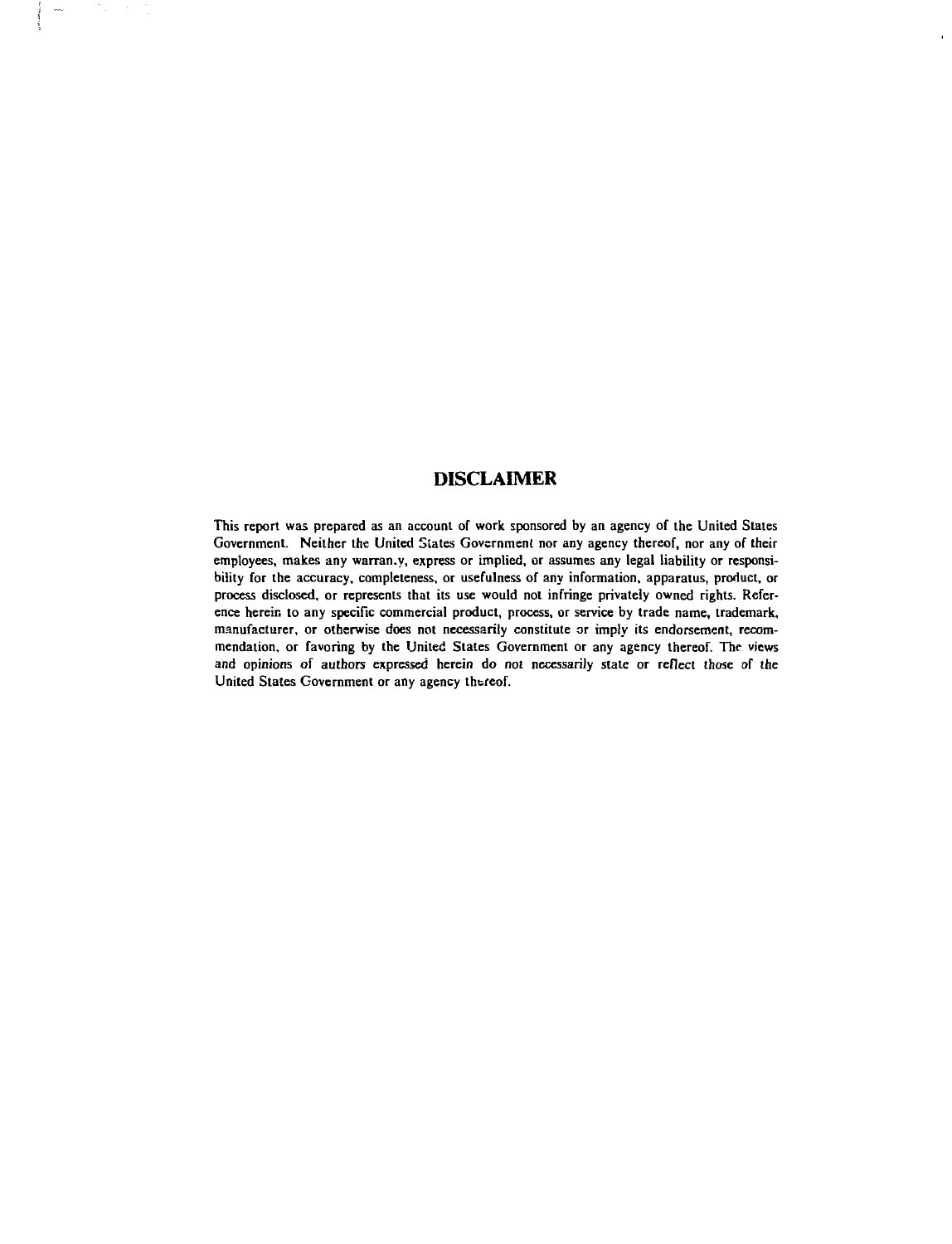**living systems has occurred within the last decade, and its use in medicine only within the last two to three years. NMR relies on the magnetic properties of the nuclei of certain isotopes that possess a** nuclear magnetic moment. **In** the **presence of a static magnetic field,** the nuclear moment, like a microscopic **bar** magnet, can assume **only** fixed orientations. Several of the most commonly used nuclei in NMR - $1_{\text{H}}$ ,  $13_{\text{C}}$ ,  $31_{\text{P}}$  - have nuclear spin 1/2 and their magentic noments can adopt only two orientations, a low energy one aligned with and a high energy one opposed to, the applied static magnetic field.

When a collection of these nuclei is placed in a magnetic field  $(h_n)$ , there is a slight excess of nuclear moments  $(h_n)$  which are oriented along the H<sub>o</sub> direction and precess around it at a characteristic frequency, called the Larmor frequency (Fig. 1). The Larmor frequency is proportional to the product of the strength of the nuclear magnetic nornent anc the strength of the applied static field. Ir the NMP experiment, the magnetization  $K_{\alpha}$  is detected by applying a second magnetic field in the form of a radiofrequency pulse  $(K_1, Fig. 1)$  at the Larmor frequency which causes  $M_{\odot}$  to rotate away from the Z axis. As a result, a fluctuating magnetization is induced in the x, y plane and this resonance is detected as a voltage by a very sensitive radiofrequency pick-up coil. In practice, to improve the signal to noise ratio, many pulses are applied with a suitable time interval between then, and the signals.are averaged in a computer.

In an external field of 1 Tesla, protons  $({}^{1}H)$  resonate in a narrow band of frequencies near 42.6 MHZ, <sup>13</sup>C at 10.7 MHZ, and <sup>31</sup>P in a narrow band near 17.2 MHZ. Resonance occurs in a narrow band of frequencies rather than at a single frequency because the static applied magnetic field is partially shielded from the nucleus by the electrons surrounding the nucleus. This phenomenon, called the chemical shift, is the basis for NMR spectroscopy.

f'uclei in electron rich areas of molecules resonate at slightly lower frequencies than nuclei in electron poor regions. The range of frequency shifts for most nuclei is on the order of parts per million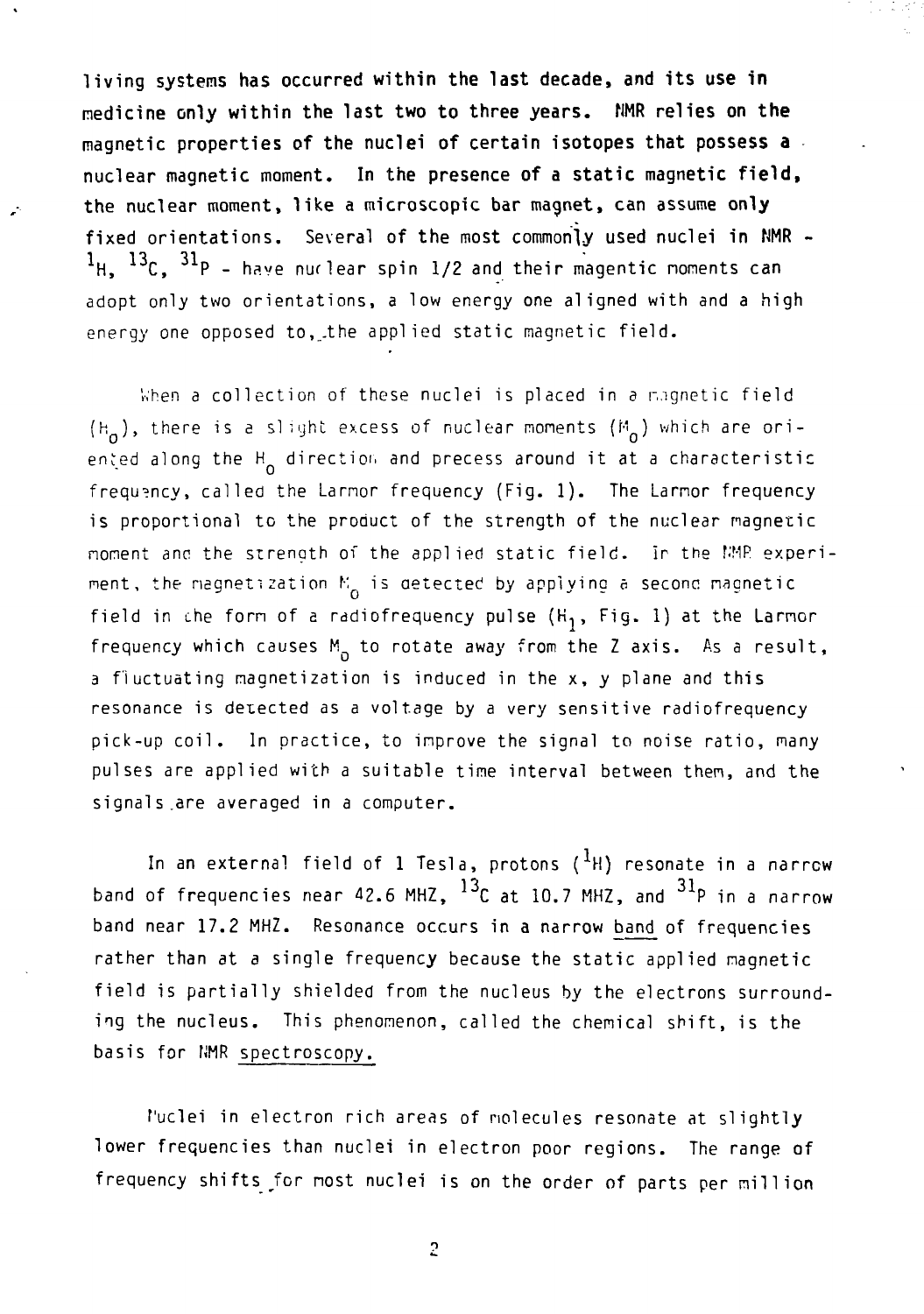**(PPM) of the Larmor frequency and chemical shifts are usually reported** in PPM with respect to a reference. The chemical shifts for the <sup>ere</sup>C **13,. NMR spectra reproduced in Fig. 2 were measured with respect to the resonance of the standard reference compound, tetranethylsilane** <code>[(CH<sub>3</sub>) $_A$ Si, TMS]. The natural abundance of ''C is 1.1 atom % but more</code> **than 20 Kg/yr** are enriched to the 99 atom % **level in** the DOE **supported** isotope separation facilities at Los Alamos where isotopically enriched compounds are also prepared for metabolism studies.

À.

لتنمي

The  $^{13}$ C spectra in Fig. 2 show that the perfused liver is actively transforming labeled alanine into glutamate and glucose. Of course, these are well known reaction pathways for liver which transforms alanine into pyruvate, the substrate for gluconeogenesis (the synthesis of new glucose) or for entry into the Krebs cycle which produces the cells' energy and makes glutamate as an important regulatory by-product. What is new, is that NMP spectroscopy tracks these processes non-destructively in livinc cells while they are actually occurring. NMP. spectroscopy can be applied to systems of varying complexity, allowing the study of isolated enzyme systems, perfused organs, and intact animals.

Proton density imaging, at the present stage of development, depends on the high concentration of water protons, and protons attached to carbon  $(CH<sub>2</sub>)$  in carboxylic acids of mobile lipids in the body. Further these H<sub>2</sub>0 and CH<sub>2</sub> protons have very small chemical shifts and resonate at nearly the same frequencies at a given point in the body under the conditions of the imaging experiment. A spread of resonance frequencies for these protons is then induced by imposing a gradient on the static magnetic field such that the  ${}^{1}$  P resonance from different regions of the object appear at slightly different frequencies, varying by perhaps one part in  $\epsilon$  thousand. This frequency variation, as illustrated in Fig. 3, can be translated into spatial variations and converted into an image. To generate a planar or two dimensional image (a thin slice through the body), one method employed is to rotate magnetic field gradients within the plane, generating signals which may be regarded as one dimensional projections of the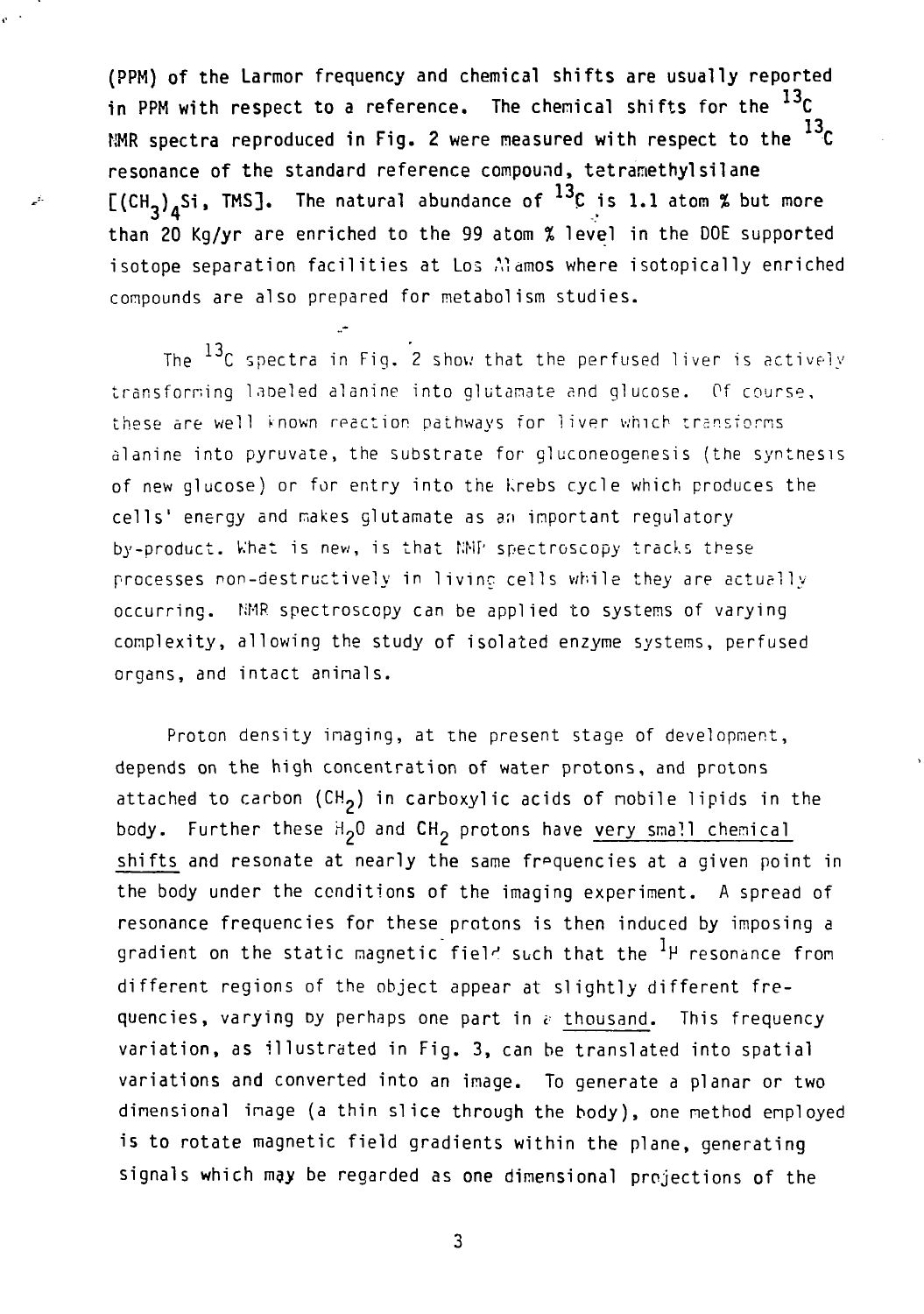**profile of proton density. Back projection of these profiles then allow reconstruction of the image with algorithms and filter functions similar to those employed in x-ray CT imaging, the intensity distribution of NMR frequencies taking the place of x-ray attenuation profiles.** Unlike x-ray CT units, NMR **imagers need no moving parts because a** magnetic field gradient can be generated **in** any direction **by** a computer controlled change in the current of gradient coils oriented in the x, y, and z directions. Also in contrast to x-ray CT images, the resolution and contrast of a'proton image is strongly influenced by the timing and type of the NMR excitation pulses and the time delay between the pulse and data collection.

These time dependent contrast effects occur because the sample magnetizations  $M_0$  and  $M_{xy}$  change with time on a scale that can be made comparable with data collection times and the time required to prepare the magnetization of the sample with the appropriate pulse(s). The change of the sample magnetization with time is called relaxation and is illustrated in Fig. 4. The processes, characterized by the  $T_1$  and  $T<sub>2</sub>$  relaxation times depicted in Fig. 4, are brought about by intrinsic magnetic fields in the sample which vary with time because of molecular motions whose frequency is near the Larmor frequency. The intrinsic fields are usually caused by adjacent magnetic dipoles.  $T_1$  and  $T_2$  in liquids and soft tissue depend on the size of the molecules containing the nuclear spin, and the rate at which they are rotating or tumbling. For example, relaxation times are shorter in white matter than in grey matter because white matter contains a larger percentage of faster relaxing lipid protons. Similarly, tissues whose mobile detectable protons are mainly those of water, can also show large differences in  $T_1$  and  $T_2$  depending on how tightly water is bound to large protein molecules and how much of it is bound. Typical  $T_1$  and  $T_2$  values are on the order of 2 seconds for pure water and hundreds of milliseconds for water in biological tissues.

A simple illustration of image enhancement by selecting H<sub>1</sub> pulses that weight the  $T_1$  differences of samples is illustrated in Fig. 5. This type of image enhancement or contrast is called partial saturation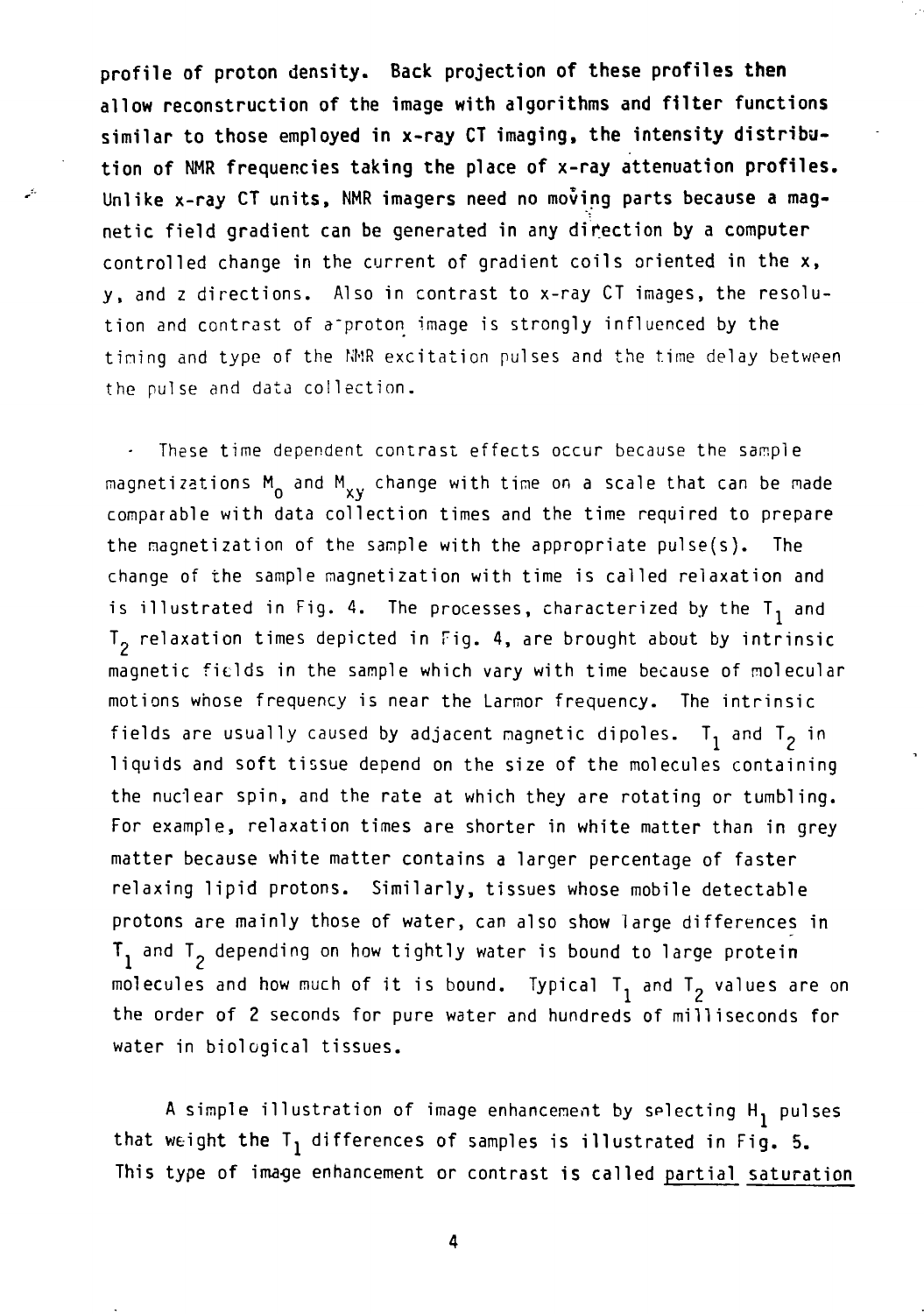**recovery. Other weighting schemes whose full description** is **beyond the scope of this summary include:**

(1) Inversion recovery contrast. This also is a T<sub>1</sub> weighted technique which uses a two pulse sequence; and

 $\ddot{\cdot}$ 

(2) Spin echo contrast. This is a pulse and detection sequence which weights  $T_2$ .

Unlike the T<sub>1</sub> weighted images where short T<sub>1</sub> values enhance contrast, mobile proton in tissues with long  $T^2$  values are enhanced (appear as brighter areas) in spin echo methods. Because the image contrast is a sensitive function of  $T_1$ ,  $T_2$ , the proton density, and the pulse interval selected, it is important to have quantitative data on the  $T_{\gamma}$  and  $T_2$  of diseased and normal tissue. These  $T_1$  and  $T_2$  studies are still in their very early stages.

Finally, although a full description is also outside the scope of this summary, it should be noted that rapid progress is being made in developing two and three dimensional Fourier transform imaging. In contrast to the projection reconstruction techniques outlined here, these methods offer the advantage that image quality is less affected by magnetir field inhomogeneities and motion.

In the following, the current status of NMR imaging and NMR spectroscopy are summarized using, for the most part, examples from the March 1983 Puerto Rico symposium.

### II. NMR IMAGING

بتو

Even at this very early stage of its development, proton NMR imaging is capable of providing anatomical details that are at least as useful in medical diagnosis as those obtained from x-ray CT images. A detailed analysis of the comparative predictive utility of proton NMR, x-ray CT, and other imaging modalities using data from patients with clinically well-defined diseases is not yet published. However,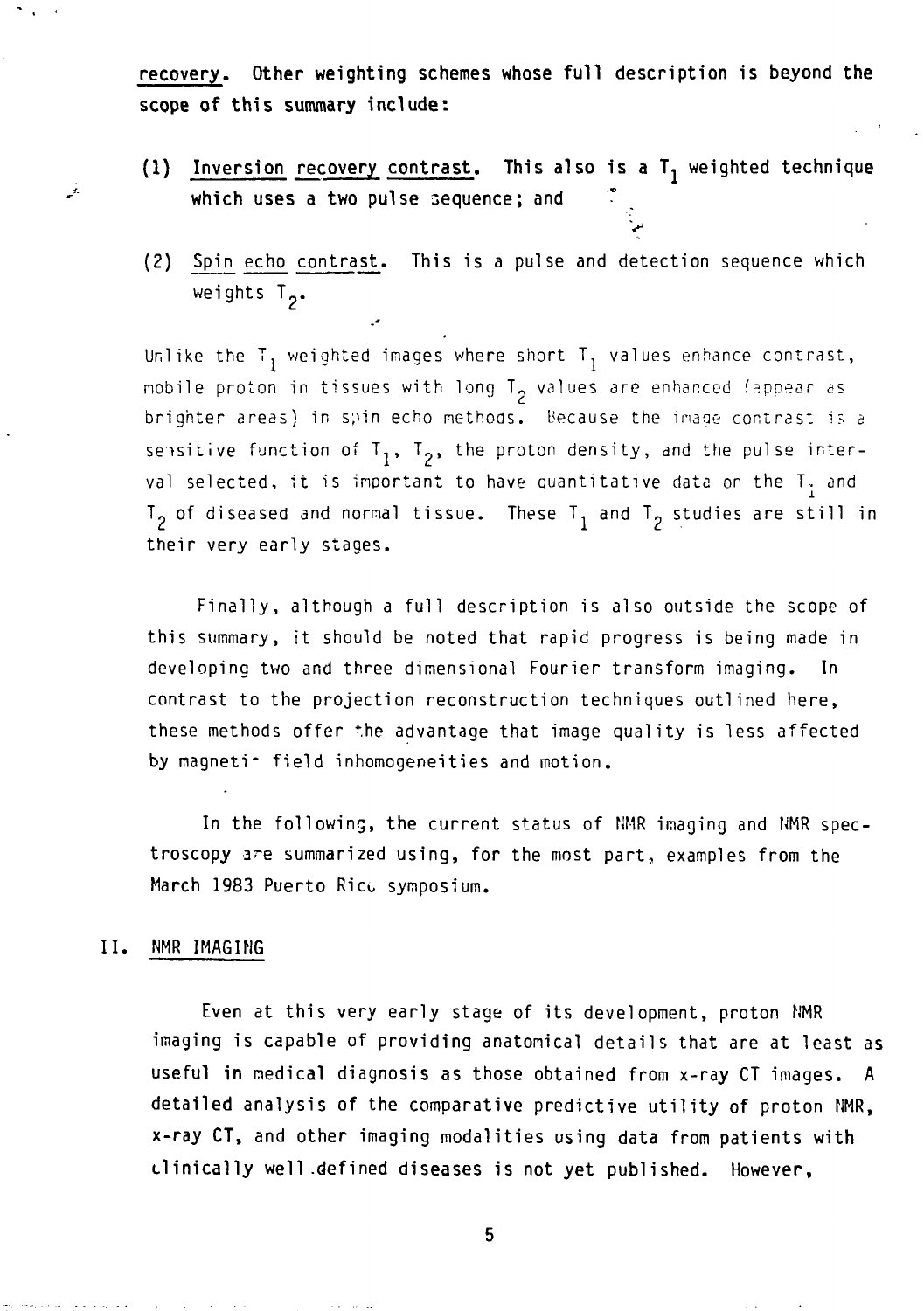**preliminary reviews of images obtained on a** limited number of patients **at the Massachusetts General Hospital and the University Hospital, Cleveland, are very** encouraging. **For** example, **for twenty-five stroke** patients **studied at** Massachusetts General, CT and NMR images **unequiv**ocally revealed the abnormalities **in** 20 of the" patients, three **of** them were judged normal on the basis of CT and NMR images, and in two, the abnormalities were revealed by the NMR images but not the CT scans. At University Hospital , for 16 patients studied, NMR and CT images revealed lesions in the chest cavity equally well in 11 patients, MMR images proved superior to CT in four of the patients, and in one of the patients the CT inage proved superior to the f'MR inago. Similar results nave peen obtained in studies of brain tuners and neoplasms of liver in small patient populations.

For one disease at least, nultiple scleros's (MS), MMR imaging presents a distinct advantage. It reveals demyelination, loss of white natter, nuch more clearly than CT images do. Recent studies of a patient having an MS attack and having had a history of two older attacks, provided NMR images of the brain in which the MS plaques could be dated! This opens the possibility of using NMR imaging to monitor the course of MS therapy, this being of particular importance because the disease has an undetermined etiology and there is no effective therapy for it now. These data suggest the potential utility of f'MR for monitoring therapy in a variety of disease processes.

Contrary to early reports, the normal pancreas can be imaged by proton NMR but, somewhat surprisingly, it is very difficult at this stage of development of the technique to distinguish in proton NMR images the soft tissue calcification that occurs in some inflammatory diseases of the pancreas. Proton NMR imaging also failed to reveal the lesion in one well defined case of a calcification of a lymph node. These observations, and the fact that inversion recovery NMR methods provide better contrast than saturation recovery with the pulse intervals commonly used, highlights the importance of obtaining quantitative  $T_1$  and  $T_2$  values of diseased and normal tissues so that the optimum pulse sequence and pulse intervals to be used for NMR imaging of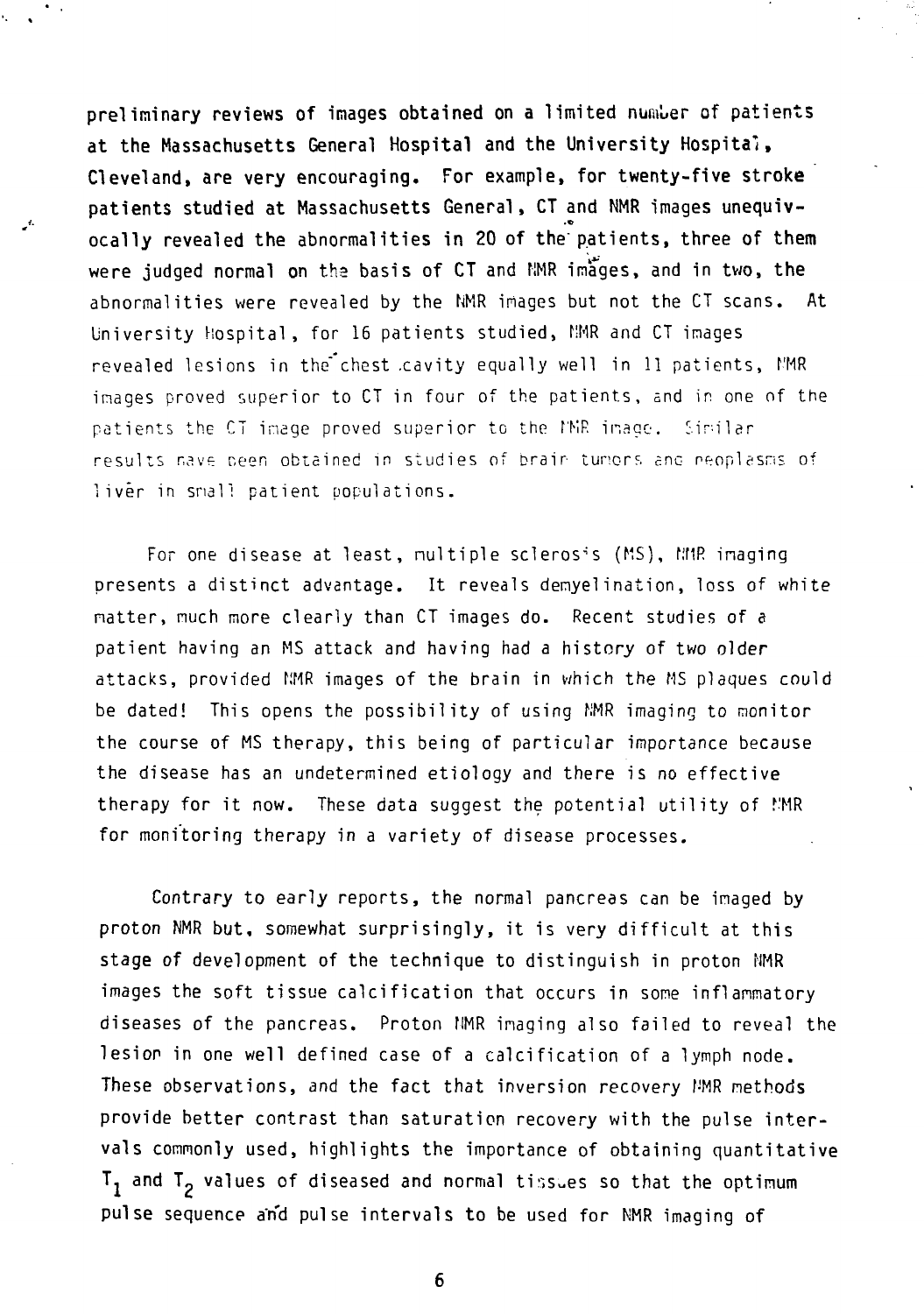**specific suspected pathologies can be specified. At stake is the fact that the inversion recovery method provides contrast superior to saturation recovery, but takes considerably more time.**

نن

**For the longer** term, paramagnetic compounds targeted **to bind to** specific tissues offer promise as agents to enhance contrast in proton NMR imaging and to assess some physiological function of organs. Paramagnetic compounds contain unpaired electrons which generate intense fluctuating magnetic fields in their inmediate vicinity (within 10 A of fluctuating magnetic fi-elds in their immediate vicinity (within 10 A of the paramagnet), fields which strongly influence  $\frac{1}{1}$  and  $\frac{1}{2}$ , raramagnetic contrast agents under initial study with animal models include iron and manganese chelate compounds and organic compounds certain inn the nitroxide  $(k-0)$  moiety which has an unpaired electron,  $k$ -nimal node! and a few human studies have shown that iron chelates and nitrox- •ide compounds can markedly enhance contrast in NMR inages of organs at doses which are biologically acceptable. The development of nagnetic bullets is a realistic possibility in the long term, the paramagnetic agents being attached chemically to antibodies for specific tissues or to other chemically synthesized carriers which discriminate between normal and diseased tissue. In this area, there is a need for DOE, NIH, and other interested agencies to identify, support, and coordinate the chemical and biochemical synthesis efforts which will supply the future NMR contrast agents and the diagnostic and therapeutic radiopharmaceuticals. The chemical and biochemical synthesis methodologies in these two areas of nuclear medicine are similar; and effort: to coordinate and synergize them will reap disproportionate rewards.

One promising area for development in NMR imaging using  $T_1$ ,  $T_2$ , and chemical agents for contrast is the investigation of blood flow effects. Although flow imaging is still in its infancy, the early results on animal models and select human subjects suggest that the method **will be** refined rapidly to permit the clinician to quantitate **the** vessel **flow** distributions within the human body which **will facilitate the** diagnosis of vascular disease. Although NMR imaging can **provide** information about blood flow to tissue, it cannot directly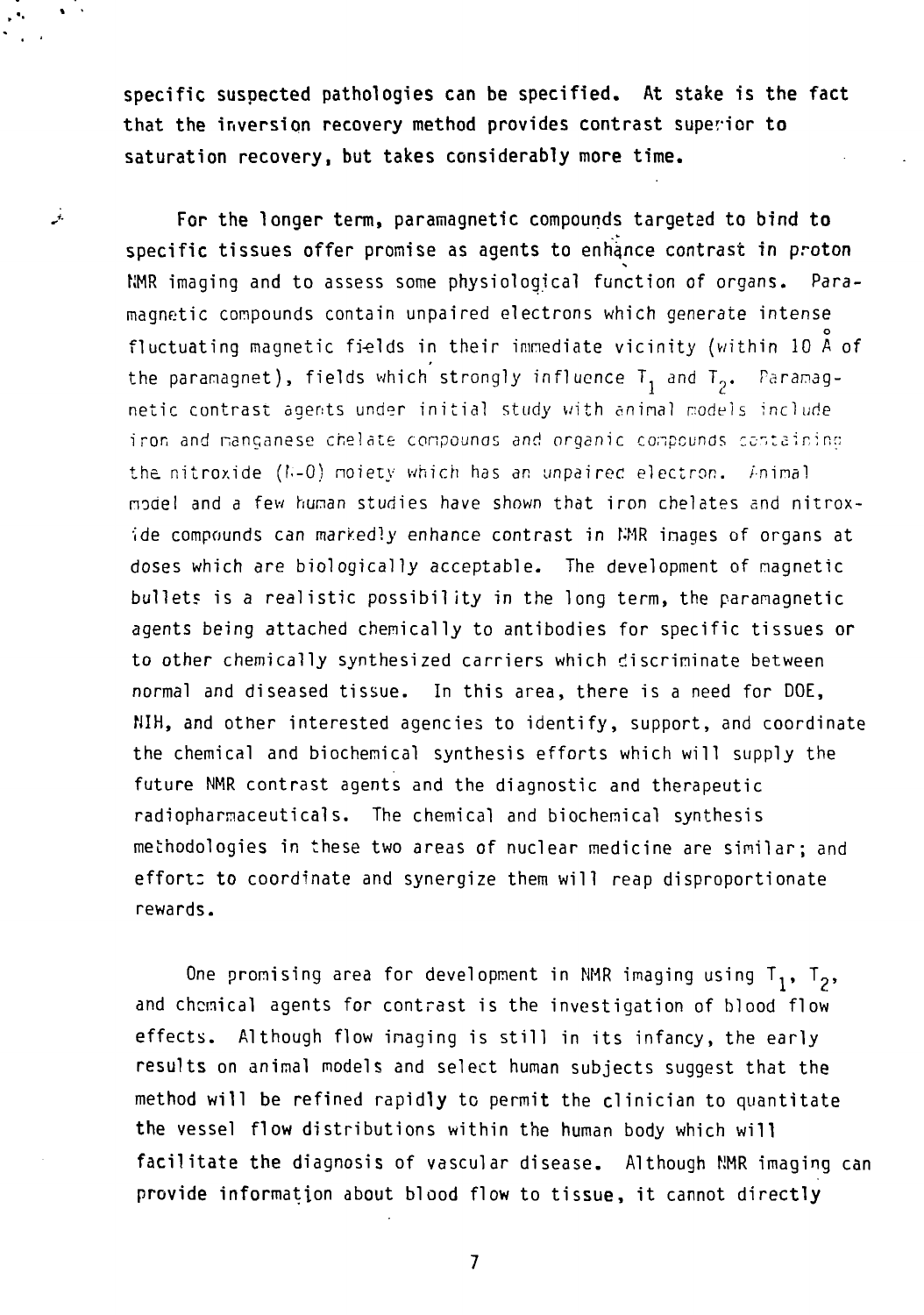**assess whether tissues having an adequate blood supply are functioning normally - that is take up oxygen and consume it in metabolic reactions at normal rates. This assessment can be made using NMR spectroscopic techniques for metabolic profiling outlined in the next section of this** report.

The optimum strength of the static magnetic field,  $H_0$ , for NMR inaging is currently the subject of considerable controversy. Most human, whole body NMR images have been obtained at static field strengths of 0.1-0.15 Tesla, However, recent studies by researchers at the University of California, San Francisco and University Hospital, Cleveland, show that NMR images obtained at C.25 Tesla have better spatial resolution and car he obtained in shorter "scan" tires, both results being expected on theoretical grounds. On these sane theoretical grounds, one would opt for NMR imaging systems at the highest possible static magnetic field strengths. However, practical considerations intrude. One of these is associated with the fact that the radiofrequency field,  $H_1$ , necessary to record proton images begins to be severely attenuated (absorbed) by large dielectrics such as the human torso, at static fields approaching 2 Tesla. These attenuation effects, unless compensated for, can distort the image. Another practical consideration that serves to limit the strength of the magnetic field "sed in NMR imaging studies, is the fact that the site requirements and their costs increase with the magnetic fieid strength used. At high magnetic fields, ferromagnetic materials in the environment can degrade the quality of the NMR image by changing the shape of the  $H_0$  field. These ferromagnetic materials include steel in reinforced concrete floors, elevators, and passing automobiles. Currently two types of magnets are being used in NMR imaging. An air core resistive electromagnet is appropriate for proton imaging at field strengths of 0.2 Tesla or less since power consumption (~50 kW) and cooling requirements are not prohibitive. Field strengths above 0.2 Tesla are best generated by superconducting magnets which consume little electrical power but require the expensive cryogenic fluids, liquid nitrogen and liquid helium. The combination of these considerations demands a careful consideration of the balance of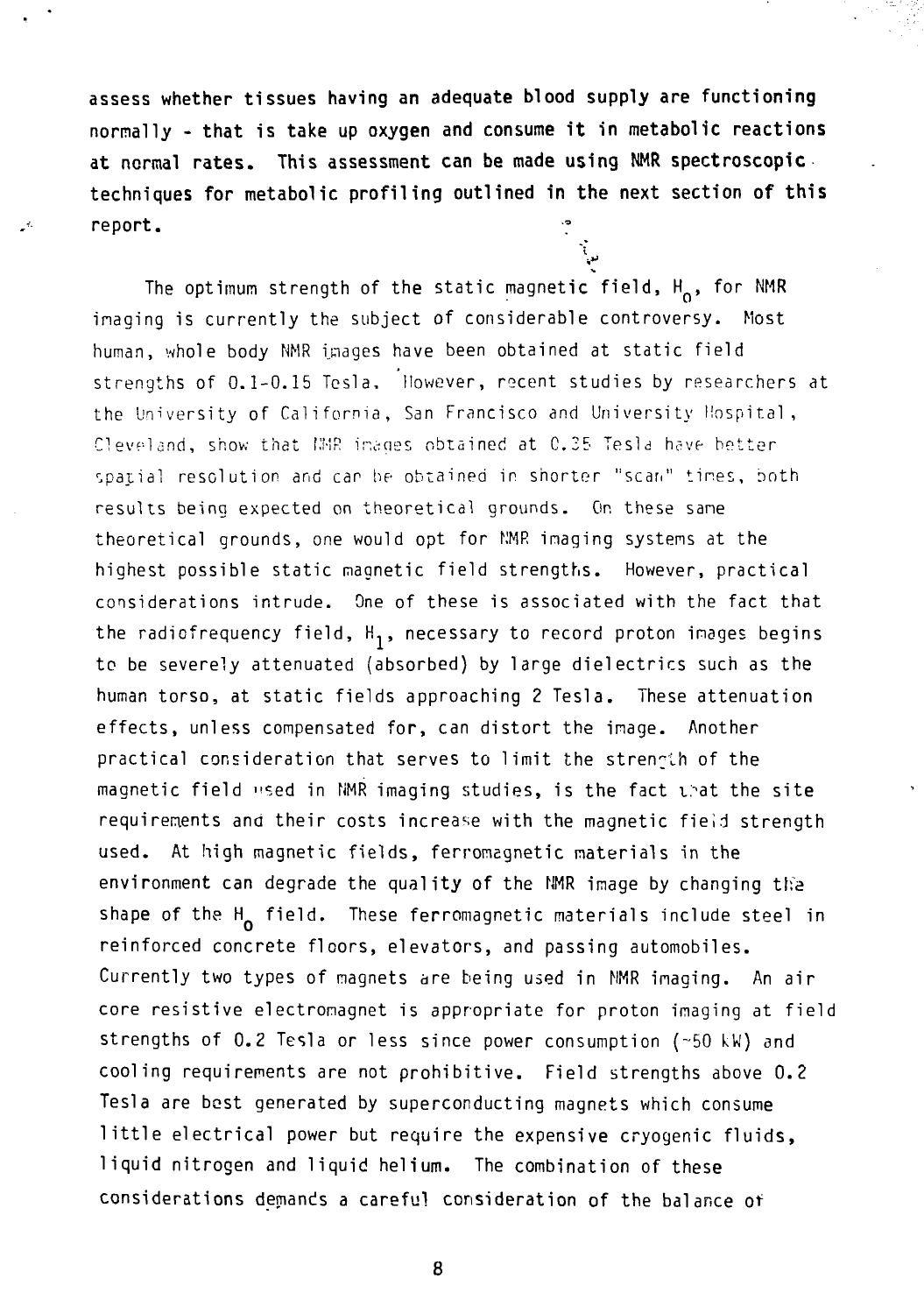**equipment, building, and operational costs in the selection of an NMR imager. Of course, if one wants to combine imaging with NMR spectroscopy, then a high field (1.5 Tesla or above) system is required. One practical long range planning approach is to acquire a super conducting system which will allow fields of 1.5 T but can be operated at 0.5 T for routine proton imaging.** 

### **III.** NMR SPECTROSCOPY

بني

Phosphorus-31 NMR spectroscopy has been used extensively in humans, animal models, and perfused organs to study energy metabolism, especially in muscle. In nuscle which functions normally, the chemical sources of energy are:

 $ATP$   $\longrightarrow$   $ADP + P$ <sub>i</sub>  $+$   $ENERGY$  $PCr + ADP \leq RTP + Cr$ (Anaerobic) Glycogen +  $P_i$  + ADP  $\longrightarrow$  ATP + LACTIC ACID (Aerobic) Glycogen/Glucose + ADP + P<sub>i</sub> + O<sub>2</sub> - ATP + H<sub>2</sub>O + CO<sub>2</sub>

(where ATP represents adenosine triphosphate, ADP adenosine diphosphate, P<sub>i</sub> inorganic phosphate, Cr creatine, and PCr phosphorylcretine). The hydrolysis of the high energy phosphate ATP (concentration, 5 m mole  $Kq^{-1}$  in muscle) is the immediate source of energy whereas another high energy compound PCr (concentration, 29 m mole  $Kg^{-1}$ ) serves as a high energy buffer to maintain ATP levels during exercise. The consumption of glucose and glycogen provides the ultimate long term sources of energy under conditions of full oxygen (aerobic) and restricted oxygen (anaerobic or ischemic) supply.

The first demonstration of the clinical utility of  $31P$  NMR spectroscopy was in the diagnosis of the rare muscle disease, McArdle's syndrome. Phosphorus-31 spectra of the forearms of controls and the McArdle's patients revealed that while ATP levels were maintained in both sets of subjects during aerobic and ischemic exercise, the McArdle's patient suffered a precipitous loss of PCr and a gain of P. during ischemic exercise. More importantly, the intracellular pH of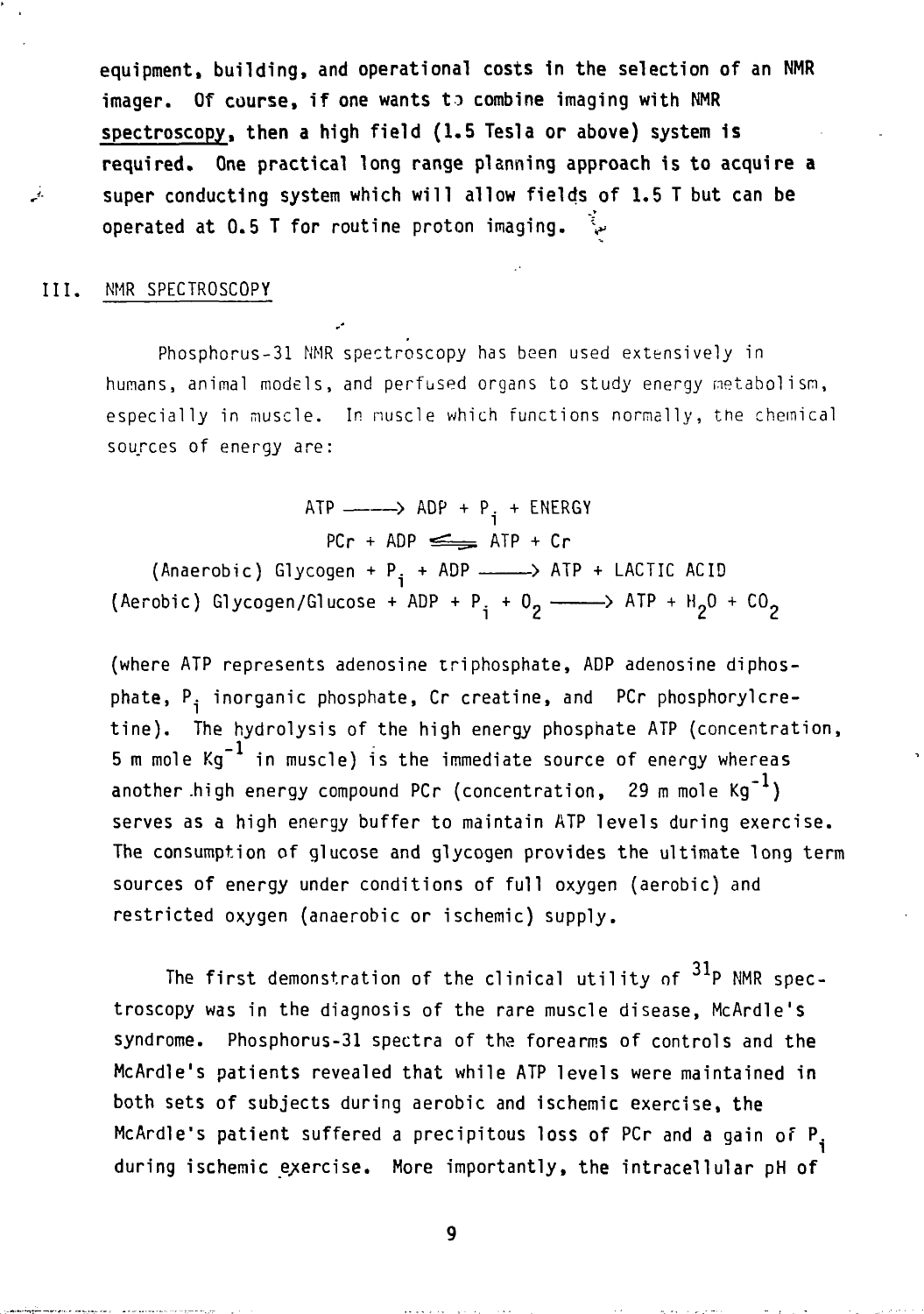the controls measured by P NMR dropped during ischemic sxercise **due** to anaerobic generation of lactic acid. The muscular pH of **the** McArdle's patient did not drop, indicating that lactic acid was **not** being generated due to a deficiency of the enzyme phosphorylase which catalyzes the breakdown of glycogen. This diagnosis of a specific enzyme defect in the exercise intolerance of this patient was confirmed by open muscle biopsy.

 $\mathcal{L}$ 

Phosphorus-31 NMR<sup>-</sup>spectroscopy can now be used to diagnose a number of muscle diseases including nuscular dystrophy and several other enzyme deficiency diseases, including phosphofructokinase deficiency which causes exercise intolerance without the phenomenon of a second wind seen in McArdle's syndrome. These studies of humans have been limited to arms and legs because 1.5 Tesla or higher field superconducting magnets that will accept the human torso are not yet available. These whole body NMR spectroscopy systems are expected to be available later this year, although this may be an overly optimistic projection because there are significant technical problems to be overcome in the design and construction of these large magnet systems. When they do become available,  $^{31}$ P NMR investigations of the interior organs of the body are likely to extend significantly the utility of the technique.

In'the meantime, the narrower bore (20-30 cm) high field (1.5-2 Tesla) systems are being used to assess the viability of kidneys for transplant and to develop an NMR data base on specific organ systems in animal models. Phosphorus-31 NMR studies of kidneys indicate that those kidneys which show high levels of ATP, low levels of  $P_i$ , and only moderate increases in acidity after removal from the donor, function better after transplantation. When whole body NMR spectrometers become available,  $31p$  NMR spectroscopy will be useful in charting the progress of the kidney after transplantation, allowing early signs of rejection with the signal to increase immunosuppressive therapy.

Among the more thorough  $\mathrm{^{31}P}$  NMR investigations of an organ are those of heart in a perfused state or in live animal models studied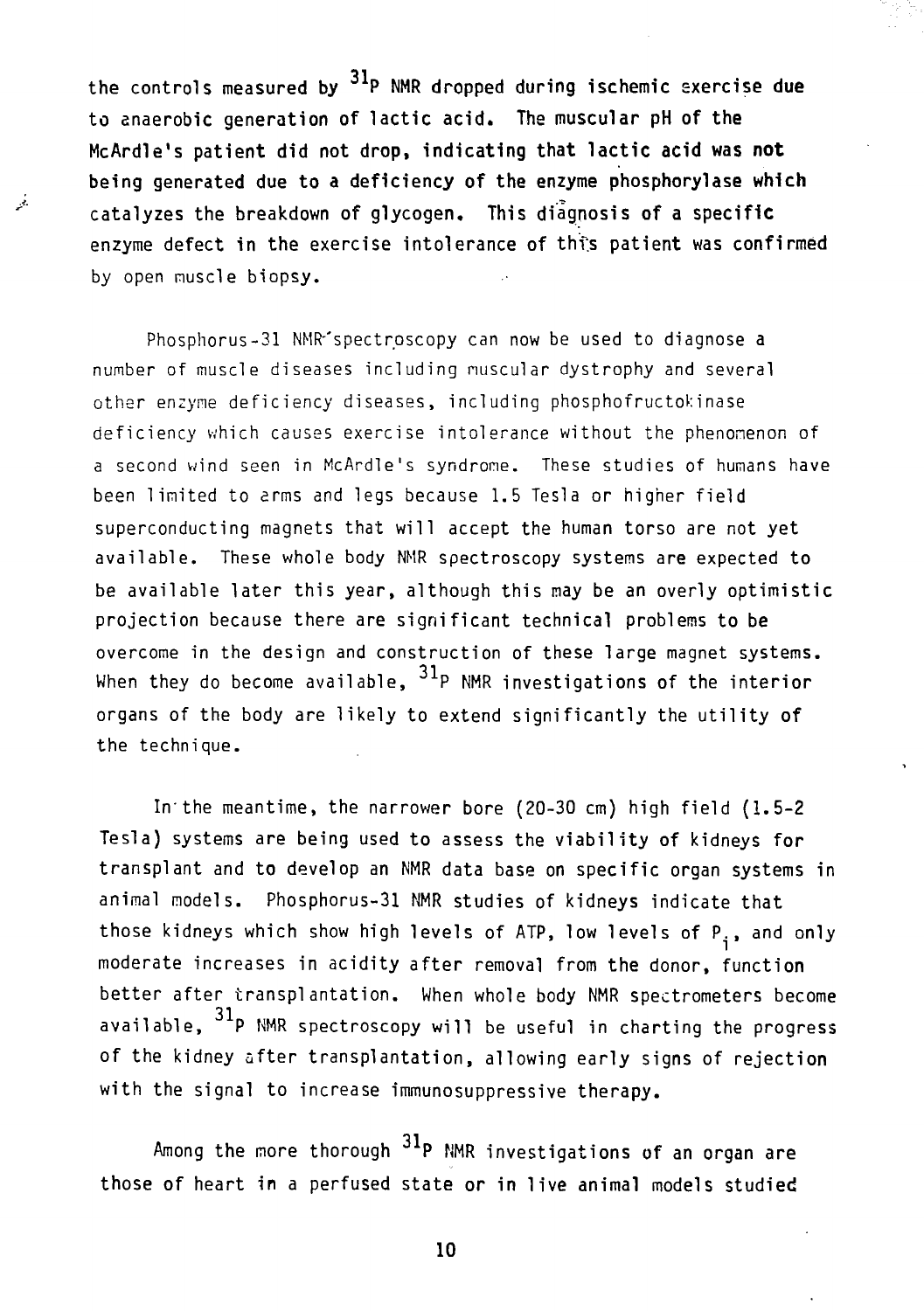under normal and ischemic conditions with surface coils and surgically implanted coils to allow probing of spatially localized metabolism. As seen in  ${}^{31}$ P spectra, regional ischemia of heart achieved by ligature of the left descending coronary artery is accompanied by a rapid fall in pH, PCr, ATP, and a rise in the concentration<sup>2</sup> of Pi and sugar phos- $\mathbf{^{31}P}$  spectra of hearts treated with phates. .<br>notassium agonists, pre- or post-ligature results in maintenance or regeneration of PCr and ATP levels. These results on ischemic heart. as well as those obtained with anethestized animals and hearts whose contractions have been arrested, lend confidence that  $31<sup>p</sup>$  spectroscopy will orovide a non-invasive technique for defining the extent and irreversibility of tissue damage from myocardial infarction and for monitoring the response of infarcted tissue to treatment. It must be stressed, however, that these studies are stil very much in the research phase.

In an even earlier phase of research are NMR spectroscopic studies with substrates enriched with carbon-13. Althougn a few promising NMR studies of naturally occurring  $^{13}$ C compounds have been completed with animal models and humans, the methodology is still very much in the research phase with perfused organ models. Carbon-13 NMR spectroscopic studies are being vigorously pursued because: (1) Many important metabolites whose accumulation or diminution might be diagnostic of a metabolic disease or physiological disorder do not contain phosphorus and cannot be detected directly by  $31p$  NMR spectroscopy; and (2) the stable  $^{13}$ C has a low natural abundance, 1.1 atom %, and substrates labeled with the enriched isotopes can be used as in situ and in vivo tracers. Some studies of perfused heart have been initiated, but the most widely studied organ to date has been the perfused liver with a focus on the important processes of gluccneogenesis, glycogenolysis, and glycogen formation. (Fig. 2).

Recently, the quantitation of the rates of glycogen formation and gluconeogenesis from  $^{13}$ C labeled gluconeogenic precursors like [3-<sup>13</sup>C]-L-alanine has been accomplished. In additio**n,** the appearance of different concentrations of the  $^{13}$ C label at different positions in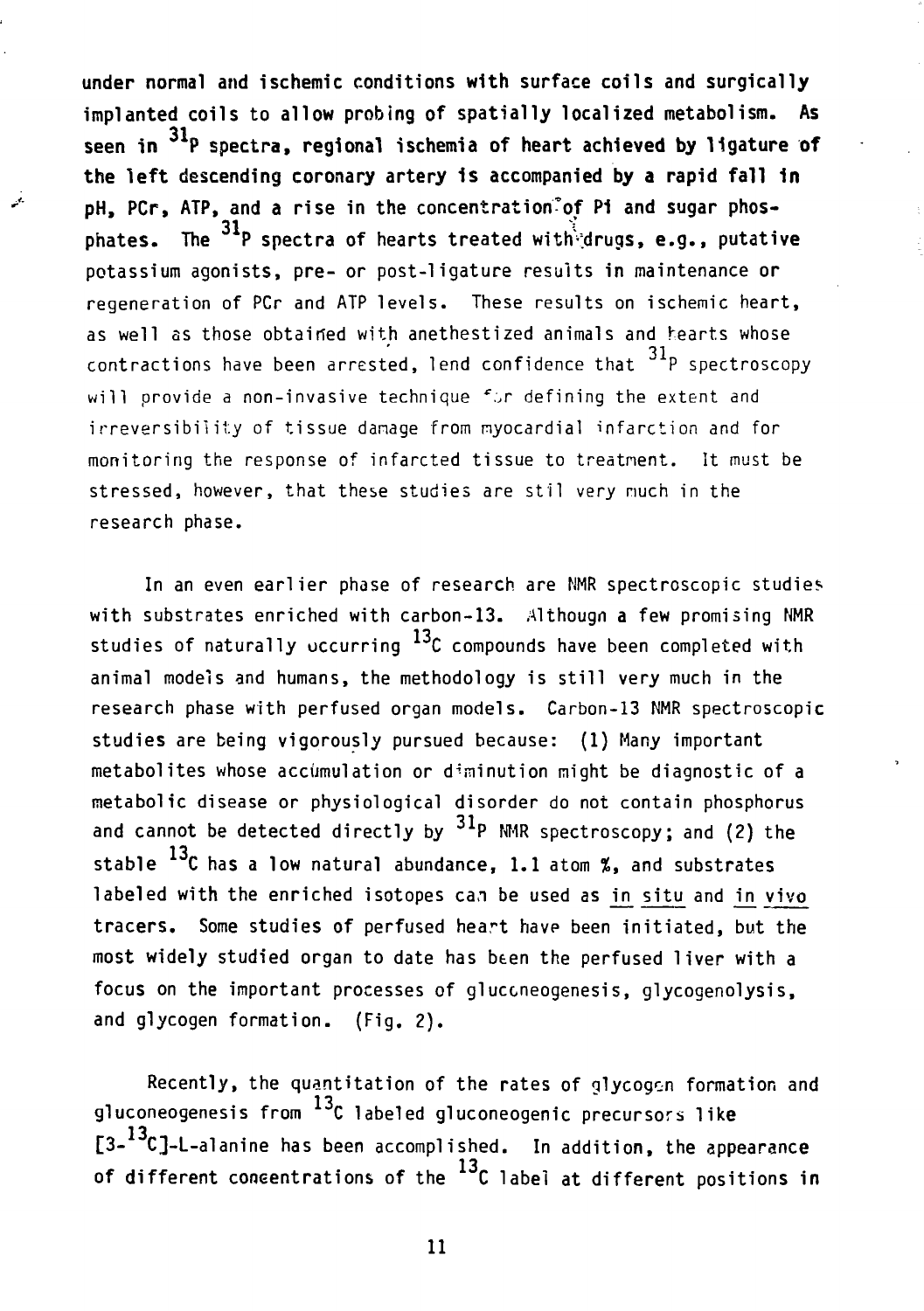**the glucose molecule and in the aspartate and glutamate products of the Krebs cycle, has allowed an assessment of the relative contributions of gluconeogenosis in the cytosol of the cell and of the Krebs cycle In** the mitrochondrion, to the consumption of [3-<sup>13</sup>C]-L-alanine. Because **the activity of the Krebs cycle is dependent on.the oxygen delivery to the liver and gluconeogenic activity is dependent on ATP supply, gluco**neogenesis, glycogen formation, and the appearance of  $^{13}$ C label in aspartate and glutamate should be sensitive functions of oxygen supply. This has been confirmed by  $^{13}$ C NMR spectroscopic studies of mildly anoxic and hypoxic livers. These  $^{13}$ C NMR metabolic profiles are very important in assessing liver function, because more classical "wet chemistry" methods suggest that a fall in ATP levels in the liver is a much less sensitive indicator of oxygen up-take than are the rates of glycogen formation, gluconeogenesis and lactate uptak°. Comparative  $31p$  and  $13c$  NMR spectroscopic studies to assess this are now under way.

It may be possible in the future to combine NMR imaging and NMR spectroscopy. It is problematical whether it will ever be possible to obtain  $31p$  and  $13c$  NMR images due to the low concentration of these isotopes in the body. However, it should be possible at high fields to distinguish the small chemical snifts of protons and to extract spectroscopic information from high field proton NMR images. Promising early results have been obtained on forearm, the spectra of lipids and water in bone marrow and muscle having successfully been extracted from the proton NMR image.

the proton NMR image.

 $\mathcal{D}_{\mathcal{A}}$  .

فجر

The problem areas that must be addressed as NMR spectroscopic studies progress from perfused organ and animal model to human studies are many. High field magnets, 1.5 Tesla or greater, having a one meter bore with a large volume of  $H_0$  homogeneity (0.5 to 1 ppm over a 40 cm radius), must be designed, constructed, and put into routine operation. This is a challenging task. Only slightly less challenging will be the design and construction of radiofrequency coils which have **a** high homogeneity of the H<sub>1</sub> field only in a well-defined volume that can be pre**selected.** Intensive **work** is being carried out in both these areas **and progress should be rapid. Motion is a different problem area which**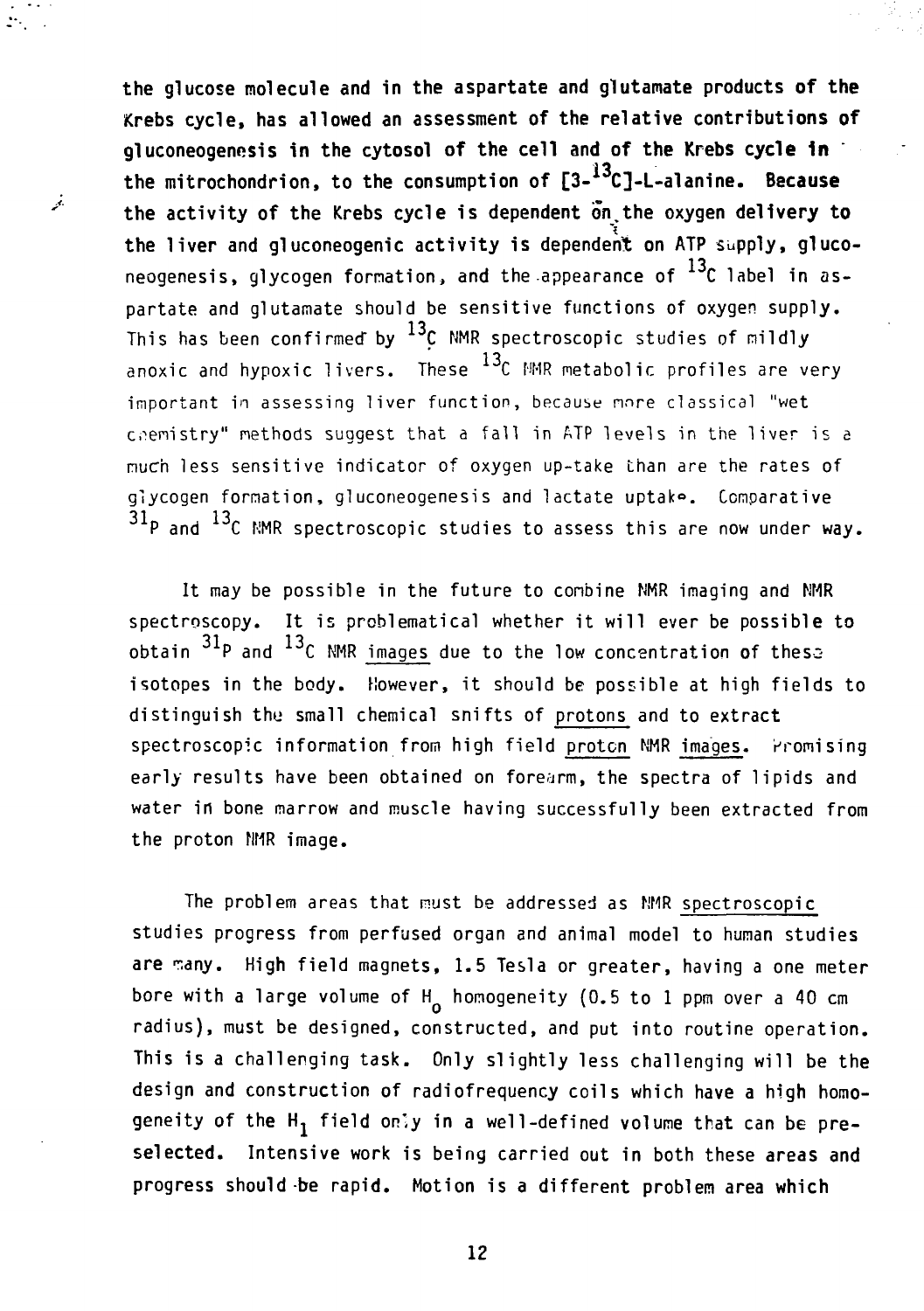**31 arises from the relatively long signal averaging times required in P** and <sup>13</sup>C spectroscopy. The degradation of the volume resolution and the **magnetic field homogeneity caused by motion, can probably largely be circumvented by synchronizing the rf pulse, e.g. to regular breathing** or to beating of the heart. Finally because the body is a magnetically heterogeneous medium, the variations in local bulk magnetic susceptibility will cause a small variable modulation of the  $H_0$  field across the body. This modulation will cause a small spread in the chemical shifts for a given compound, and result in some broadening of the lines in the spectrum, an effect which should be bothersome, but not serious.

### IV. POTENTIAL BIOLOGICAL HAZARDS

ليعبد

A key issue in the use of NMR in human studies is whether the static fields, field gradients, or rf irradiation used are "safe". Many years of experience with cyclotrons and NMR instruments which expose operators to large stray fields, have produced no firm evidence of any biological hazard due to static magnetic fields. Such anecdotal evidence is not completely satisfactory and is being followed up by epidemiological studies. Controlled pilot studies on bacterial strains, mammalian cells, cell cultures, and animal models have shown no reproducible effects of exposure to magnetic fields, rf irradiation, or magnetic field gradients commonly employed in NMR. The effects monitored include chromosome abnormalities, lethality, and morphorogical and physiological changes. The modulation of electrocardiograms of the heart by high static magnetic fields has been the cause of some concern, but the EKG changes result from an induced EMF associated with high velocity blood (a conductor) flow through the magnetic field. It is not a physiological effect, no arrhythmias or changes in heart rate being induced and the normal EKG appearing after removal of the animal from the magnetic field. It is generally conceded that biological hazards are unimportant at static fields of 2T or less.

On experimental and theoretical grounds, biological effects of static fields, oscillating field gradients, **and** rf irradiation at high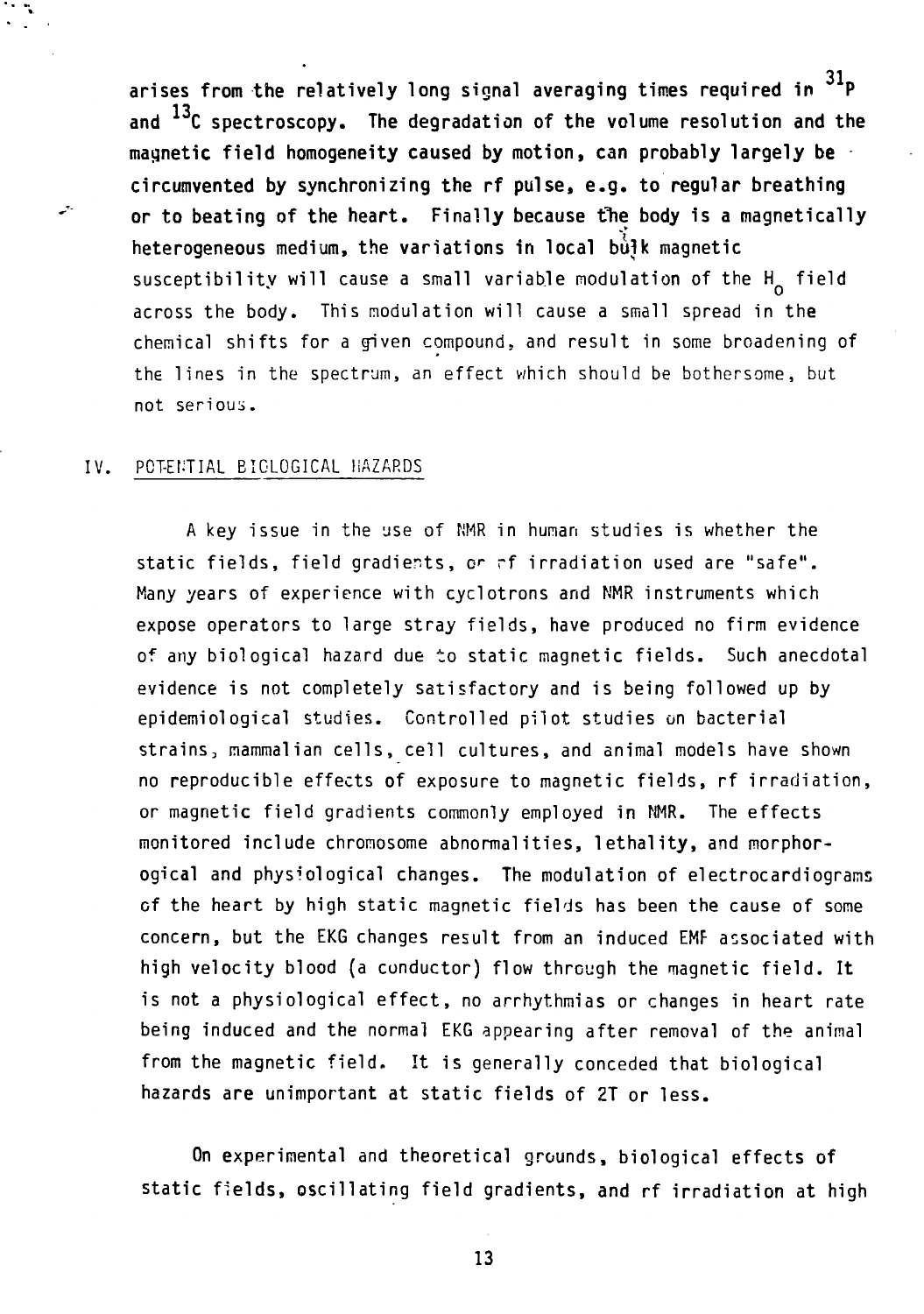**values, not in actual or anticipated human use will occur. For example, static magnetic fields of 5 Tesla or greater may cause detectable changes In the conduction velocity of nerves, and these experiments will probably be carried out in animal models over the next two to three years. Oscillating field gradients of 50Q Tesla per second can** induce currents in the body of 500 amperes pertom<sup>2</sup> and induce heart **fibrillation. Oscillating fields of 1000 T/sec could cause** electrotmesthesia. Both these **values of the oscillating field, and the** time it is switched on,-'are **far** ren.oved from the conditions used in **NMR** experiments. As anyone who has operated a microwave oven knows, **rf** irradiation can cause pronounced biological effects; but the rf fields used in NMP. cause only snail heating effects. For example, nornal KMR rf irradiation deposits energies of the same order of nagnitude or the average metabolic waste heat of 1.5 watts/Kg. **Even** with 20 minutes **of normai rf irradiation and with no heat conduction from the irradiated** volume by **blood flow, the tissue temperature would rise only 1-1.5° C. Nonetheless rf heating effects must be kept in nind for those subjects fitted with prosthetic devices (metallic) that may have high dielectric losses that are converted to localized heating. In the future, use of higher fields will lead to use of higher rf frequency and local heating will need to be measured as a potential hazard.**

j.

**There are known hazards associated with the interaction of metallic objects with magnetic fields. One of the most important of these derives from the acceleration of ferromagnetic materials in a field gradient. These potential projectiles include wrenches, screw drivers, scalpels, etc. which can acquire high velocities especially in the vicinity of 1.5 Tesla systems. This must be circumvented by controlled access to the NMR facility. Other potential physical hazards, which can be controlled by careful patient and visitor screening, are the resetting of pacemakers by the NMR systems, and the movement of metallic surgical clips which could lead to bleeding. Finally, more subtle hazards are associated with the perturbation of magnetic fields by ferromagnetic materials and the effect of those perturbations on the NMR image. Dark spots on proton NMR images of the**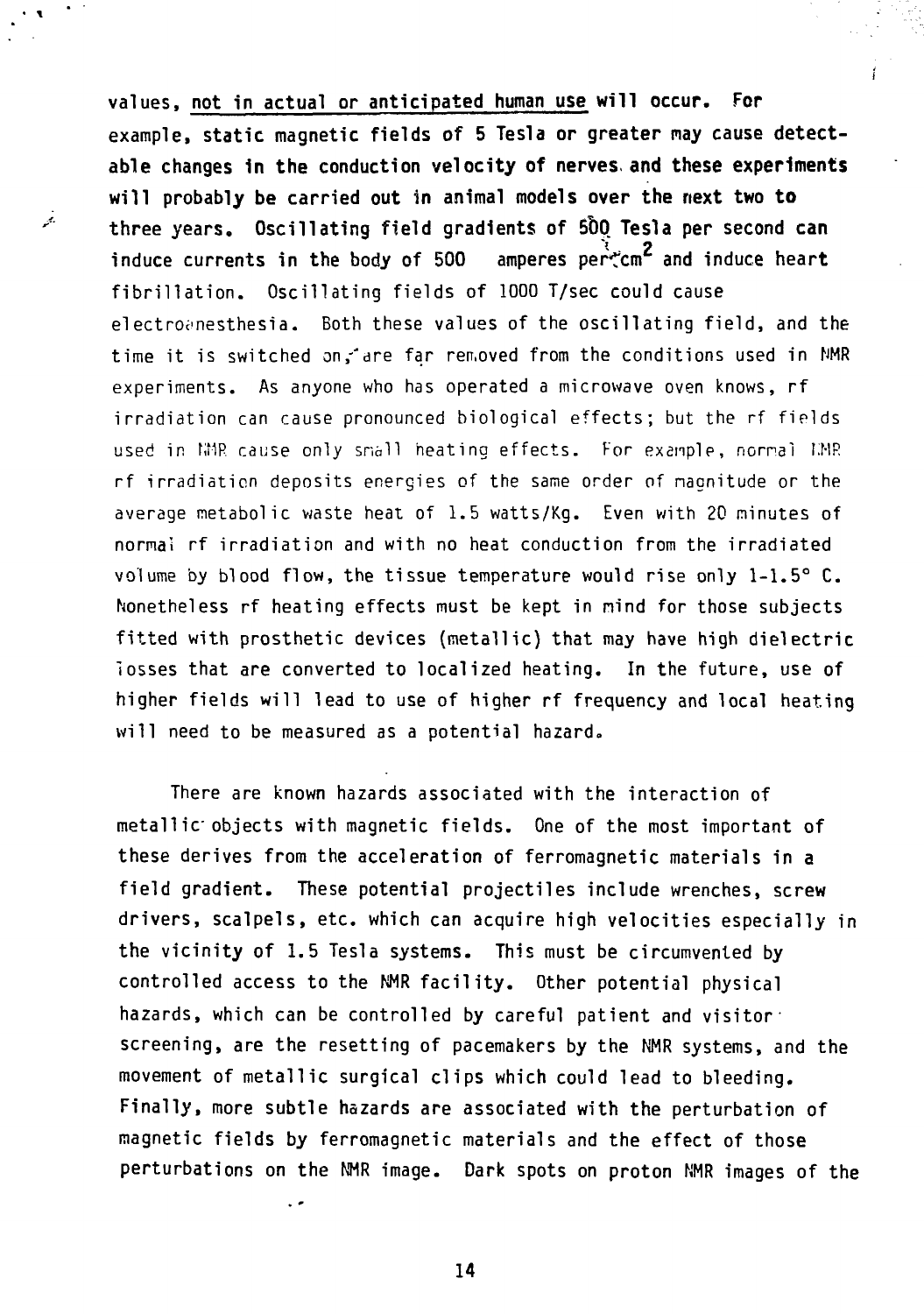**brain have been caused by dental prostheses and steel ribs in wigs, and on NMR images of the pelvic area by steel prosthetic devices.**

# **V. ACKNOWLEDGEMENTS**

e to

 $\mathcal{L}$ 

 $\ddot{\psi}$ **The author is grateful for the helpful** comments and **criticisms of** Drs. E. Fukushina and J. Brainard of Los.A.amos National Laboratory, Professor T. Budinger of the University of California, Berkeley, and Dr. T. Brady of the Massachusetts General Hospital.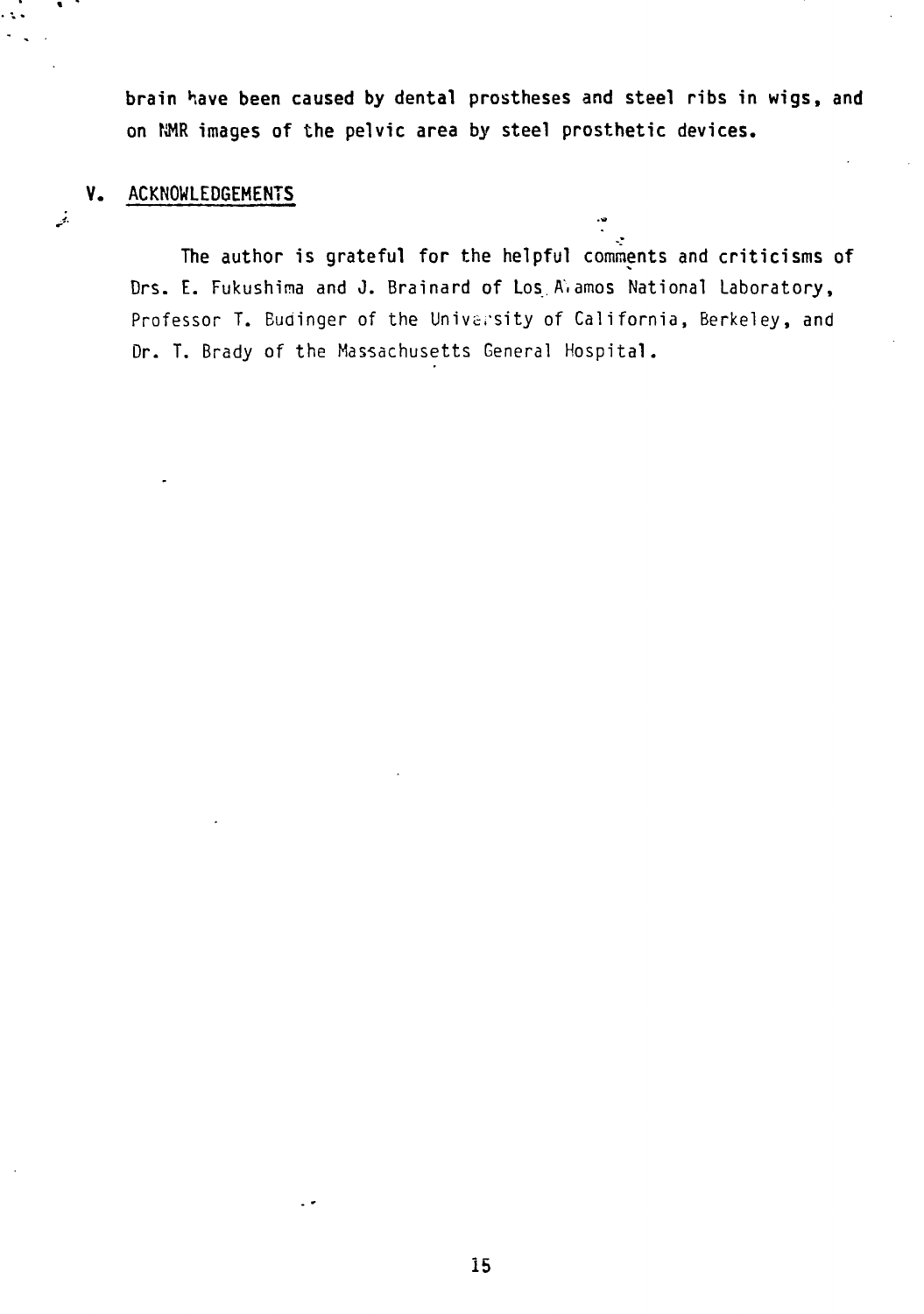### **Fig. 1. THE BASIC NHR EXPERIMENT.**

- **A. In the absence of an external magnetic field, there is a random orientation of individual nuclear dipole moments.**
- B. In the presence of a strong external field, H<sub>n</sub>, the individual **'\* nuclear dipoles tend to orient in a low Energy state aligned with the field and precess around it at the Larmpr frequency which is** proportional to the product of the nuclear magnetic moment and the applied field strength,  $W_{\alpha} \propto \mu H_{\alpha}$ . Because of the orientation of the individual magnetic moments, a net macroscopic magnetization,  $M_{\odot}$ , is induced along the applied field direction (Z) but, because the individual moments are not precessing in phase, no net magnetization is induced in the xy plane.
	- $C$ . If a second magnetic field  $H_1$ , rotating at the Larmor frequency, in the plane perpendicular to the external field,  $H_{0}$ , is applied as a short pulse, the macroscopic magnetization is tilted from the Z axis by an angle which sepends on the  $H_1$  field strength and the duration of the pulse.
	- $\underline{D}$ . After termination of the  $H_1$  pulse, the net magnetization a  $M_0$ precesses freely about  $H_0$  at the Larmor frequency and this fluctuating magnetization in the xy plane induces a small voltage change in a sensitive pick-up coil which can be the same coil which transmitted the  $H_1$  pulse.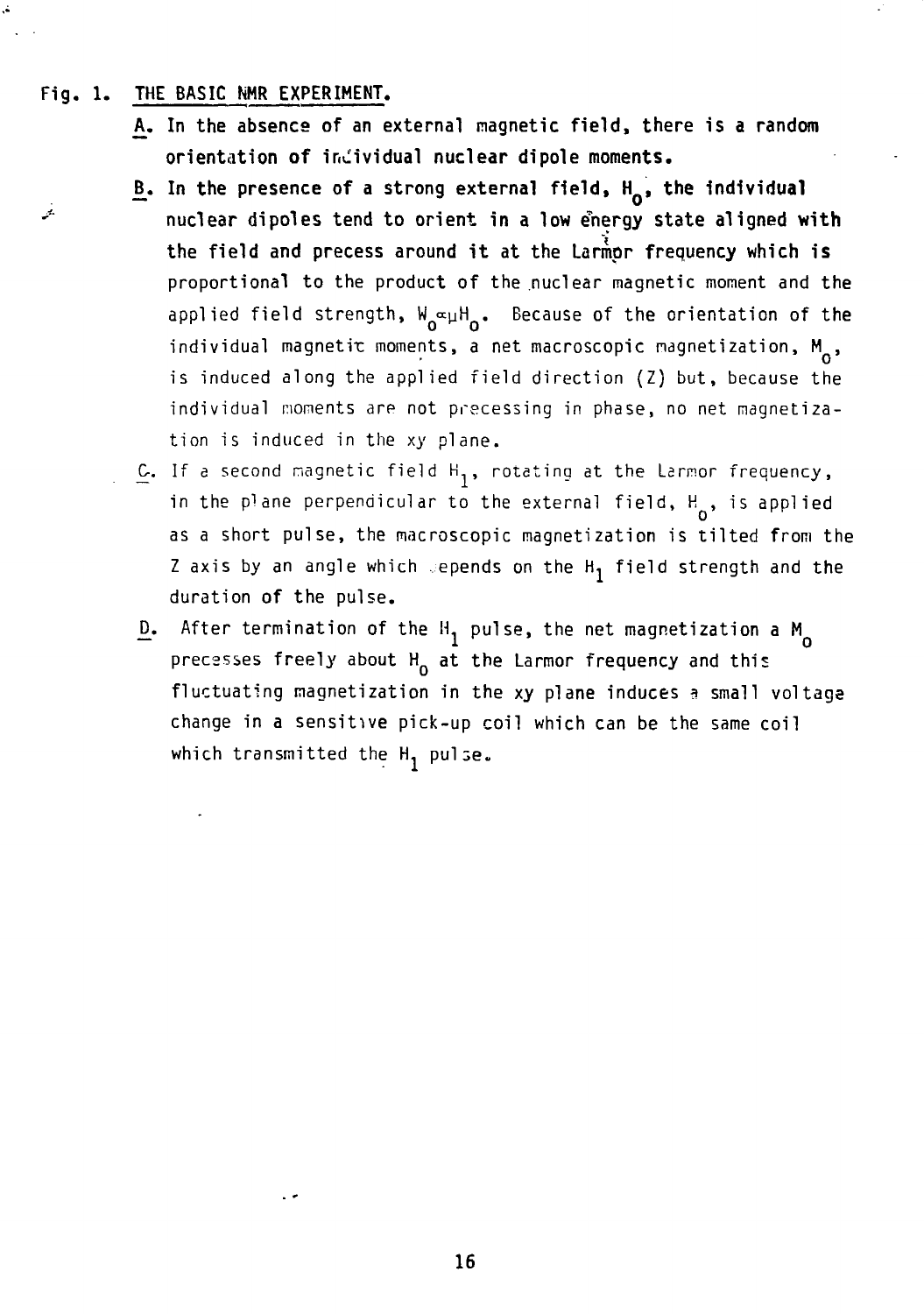

 $\ddot{\cdot}$ 

**F1g. 1**

A Port of the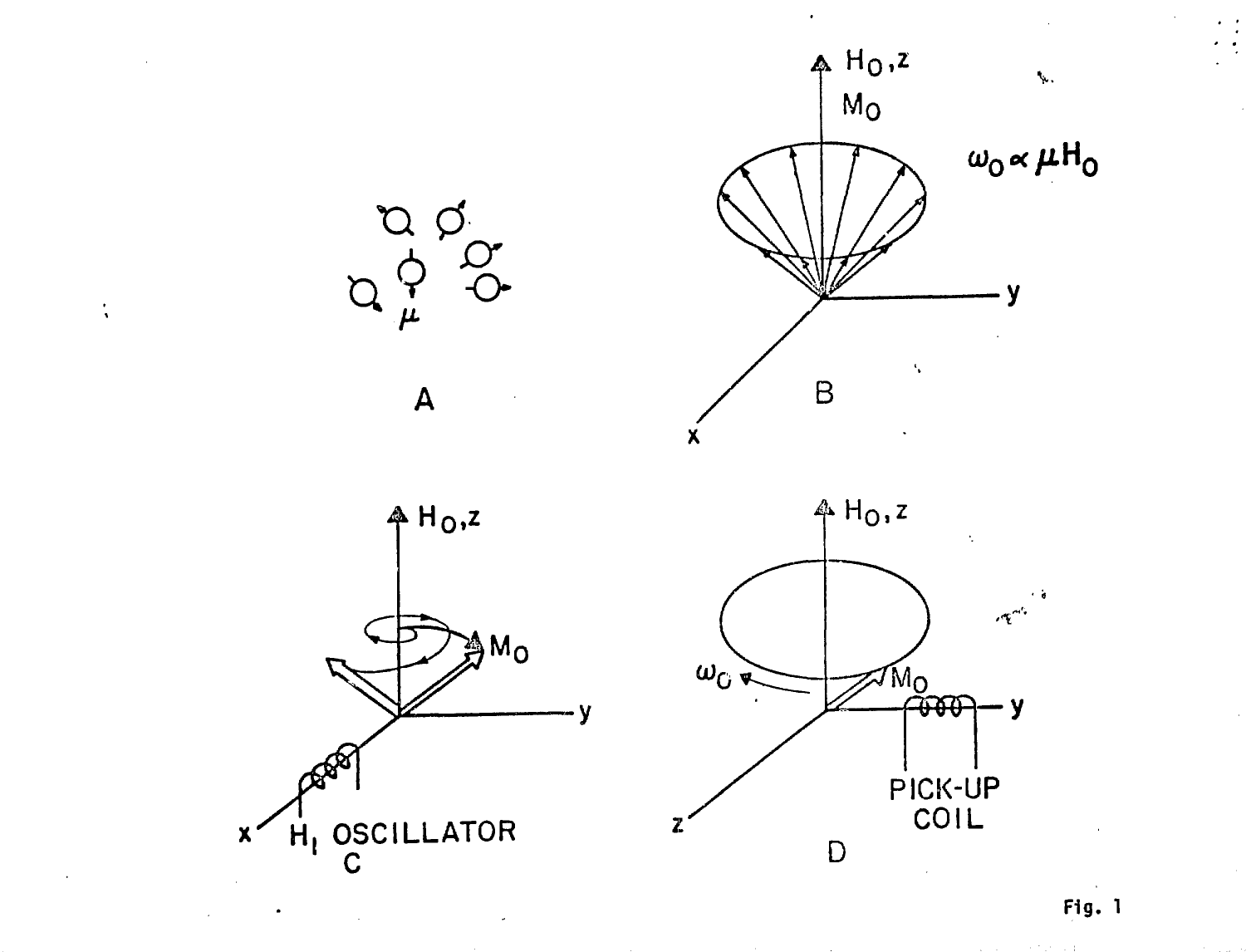Fig. 2. The  $^{13}$ C NMR Spectra of a Syrian Hamster Liver Perfused with a **Solution Containing Nutrients and Oxygen. Plotted are the intensities of the resonances as a function of chemical shift. The intensity of the resonance is proportional to its concentration and** رنمي<br>النمي **its chemical shift is a function of chemical environment. Chemical shifts were assigned to specific atoms in specific molecules by** comparisons and  $^{13}$ C enrichments which are now standard procedures in this field. All of the resonances were assigned but, for the sake of clarity, only a few of the assignments are shown.

Ò

- A. The background spectrum of the perfused liver shows many overlapping \*C resonances for wide varieties of compounds present in the liver cells. Predominant among these are lipids
- formed by the combination of glycerol, fatty acids  $[CH_3(CH_2)7^C=\frac{C}{H}(CH_2)7^{CO}2^{H}$ , and sometimes choline  $[HOCH_2CH_2N(CH_3)^+]$ . Assignments of some specific classes of carbon atoms are shown. The electron poor carboxy! groups  $(CO_2)$ resonate at 180 ppm to the low frequency side of the reference (0 ppm) whereas the more electron rich methyl groups (CH<sub>3</sub>) at only 15-55 ppm to low frequency side.
- B. and  $C$ . The spectra were obtained 60 min. and 140 min. after  $^{13}C$ enriched compound,  $[3-13c]$ -L-alanine, was added to the perfusion solution. Some of the assignments made include the very intense resonance of the  $[3-13c]$  carbon of alanine at  $\sim 17$  ppm, the [2-<sup>13</sup>C] carbon of glutamate at ~35 ppm and glucose resonances for carbons 1-6 at chemical shifts in the range 55-92 ppm.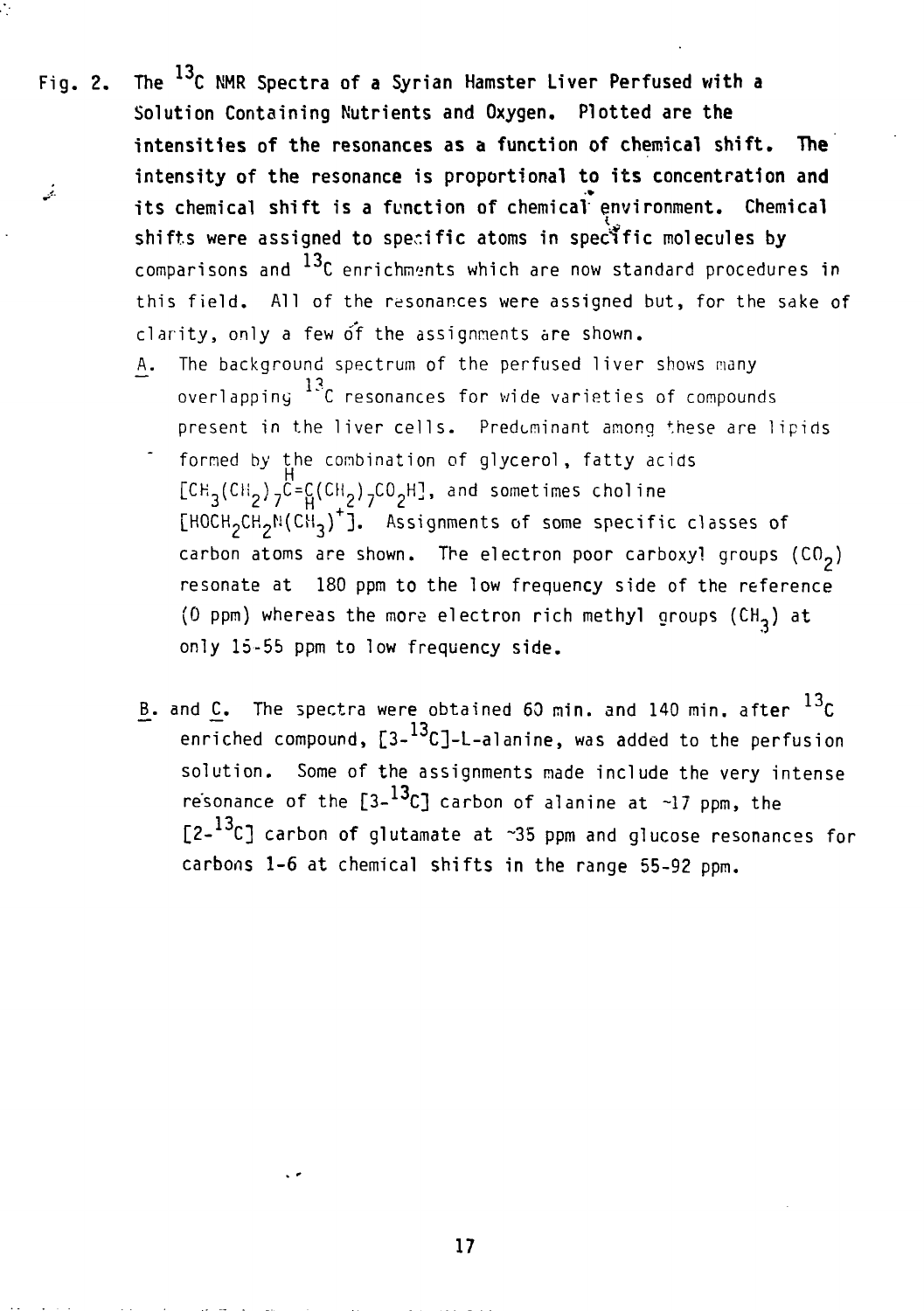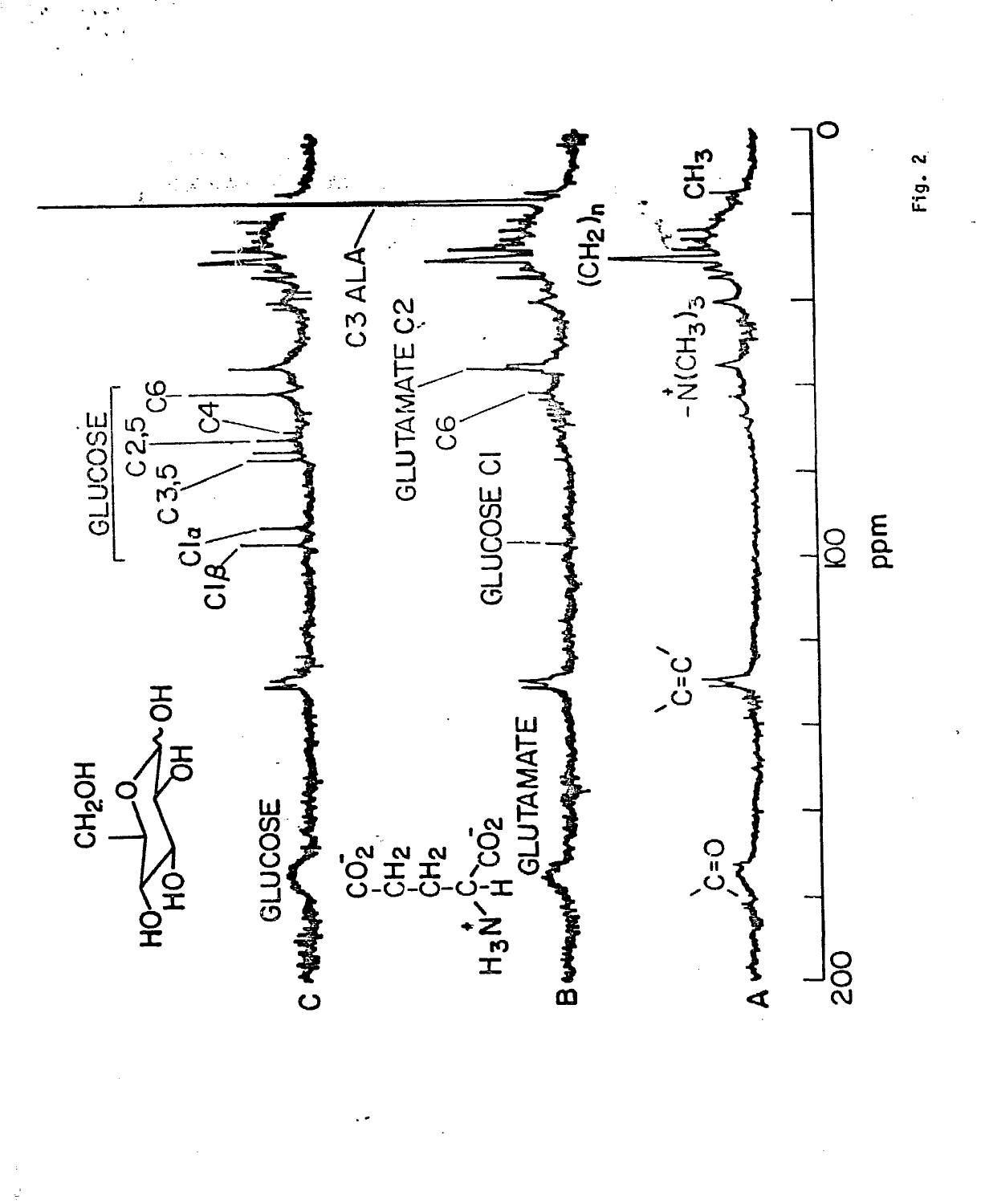# **THE EFFECT** OF **A ONE DIMENSIONAL** MAGNETIC FIELD GRADIENT ON THE SPATIAL VARIATION OF AN <sup>1</sup>H NMR SPECTRUM

**D5PICTEDTOTHE LEFT ARE TWO BEAKERS OF WATER. WITH NO FIELD GRADIENT. THAT IS Ho IS THE SAME FOR ALL VALUES OF \*, THE \*H NMR CONSISTS OF A SINGLE RESONANCE** SHOWN AT RIGHT.

*n* **a**

 $\bullet$ 

**DISTANCE, K**

н,

**a b x**

5<br>9 . 9 **5 w. \_i ts o UJ tr u.**

CONCENTRATION WATER (<sup>1</sup>H)

> z č

**WATER ('H)** 

**IF THE FIELOGRADIENT SHOWN AT THE LEFT IS APPLIED, THEN FOR SMALL VALUES OF x, THE 'H WILL COME INTO RESONANCE AT LOWER FREQUENCIES THAN AT LARGE VALUES OF x. THE FREQUENCY OF RESONANCE IS THEN A MEASURE OF THE POSITION x. THE RESULTING SPECTRUM IS SHOWN AT RIGHT.**





 $\mathbf{C}_{\mathbf{A} \cdot \mathbf{A} \cdot \mathbf{B}}$ 

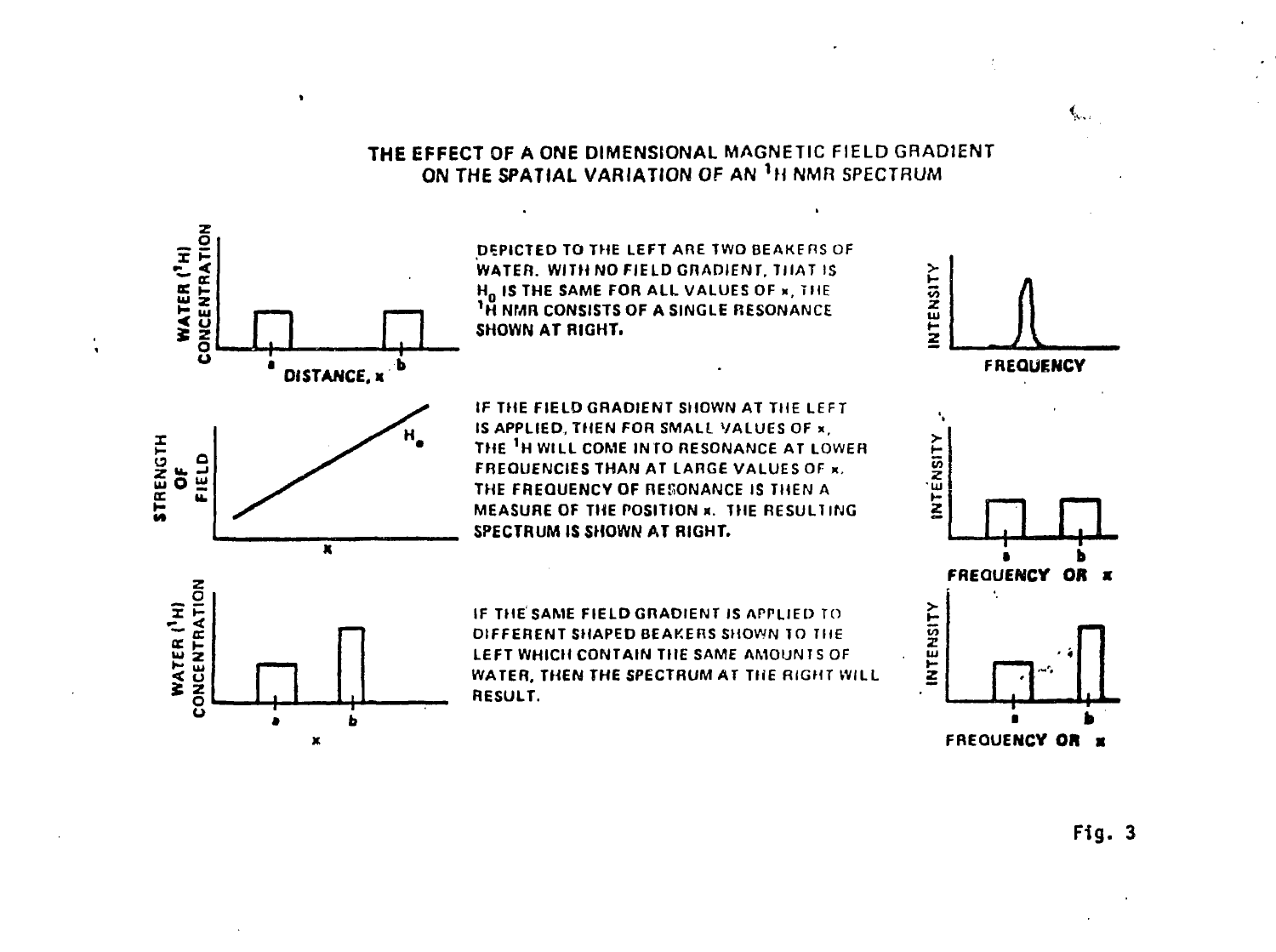- **Fig. 4. The time dependence of the magnetization of the sample, called relaxation, is due to the interaction of the nuclear magnetic moments with each other and with the fluid, medium, or lattice In which they are moving. These Interactions cause a dephasing of the '" magnetization In the xy plane and a recovery of the magnetization along the Z axis. These effects are illustrated for magnetization** immediately after an H<sub>1</sub> pulse has tilted the M<sub>0</sub> magnetization vector away from the Z axis (see Fig. 1).
	- A. Detected signal  $M_{\rm v}$ , decays with a characteristic time T<sub>2</sub> called the spin-spin relaxation time, because of the dephasing of the individual movements.

€

- The macroscopic magnetization,  $M_0$  or  $M_7$ , recovers with a
- <u>B</u>. The macroscopic magnetization, M<sub>o</sub> or M<sub>Z</sub>, recovers with a<br>- characteristic time constant T<sub>1</sub>, called the spin lattice relaxation time, due to the transfer of energy between the spins and the lattice.  $T_1$  and  $T_2$  may be the same or different. In and the lattice or different. In the same of  $\Delta T$ this case like  $\mathbf{r}$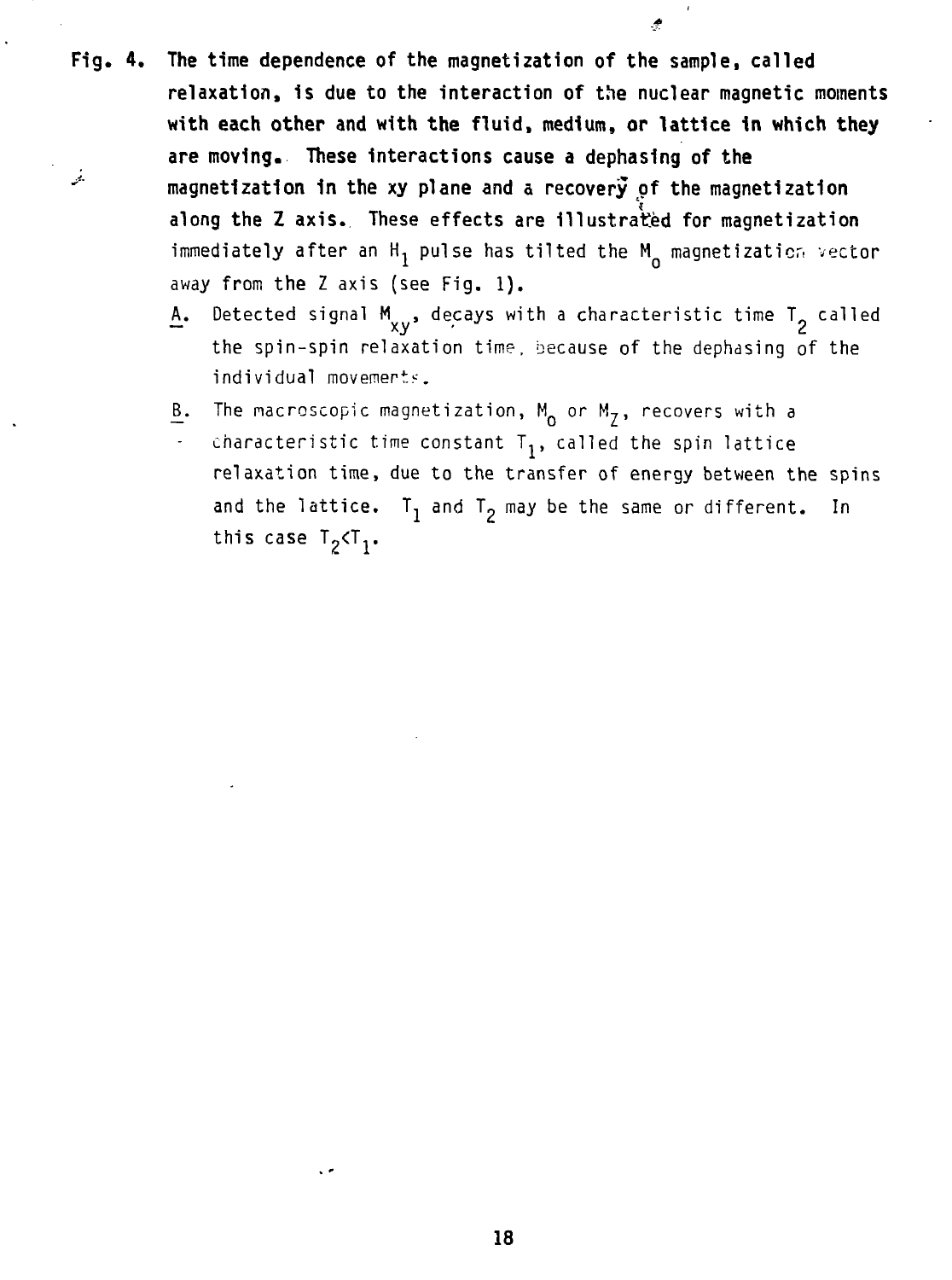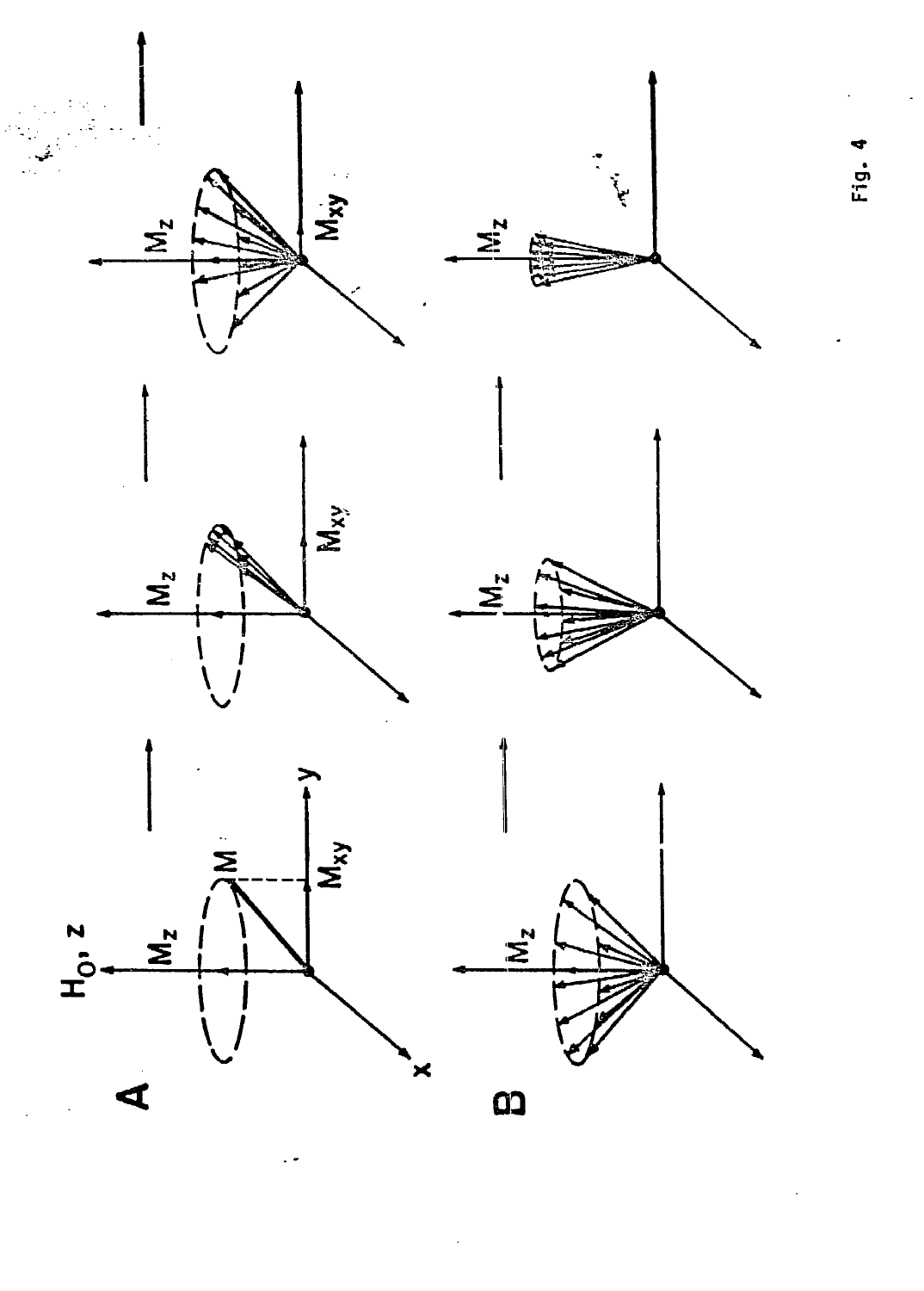# Fig. 5. Image Enhancement by T<sub>1</sub> Weighting.

A. Recovery of the magnetization, M<sub>o</sub>, of the mobile protons in brain **and cerebral spinal fluid (CSF). The mobile protons in brain** have a shorter T<sub>1</sub>, than those of CSF, that is the M<sub>n</sub> of brain *r* **recovers along the Z axis (Fig. 4)** much <sup>\*</sup>faster after an H<sub>1</sub> pulse **tilts M into the xy plane. If the next pfilse in the signal** averaging experiment is applied in a time long compared with  $T_1$ (point 1 on the plot),  $M_{0}$  for both brain and CSF have recovered to their equilibrium values and full signal intensity for both is recovered from the next pulse. If, however, the next pulse is delivered in a time long compared with brain  $T_1$  but short with respect to CSF T<sub>1</sub> (point 2 on the plot), then the effect is to attenuate the mobile proton signals from CSF and enhance proton image contrast as shown in the schematic images (1) and (2).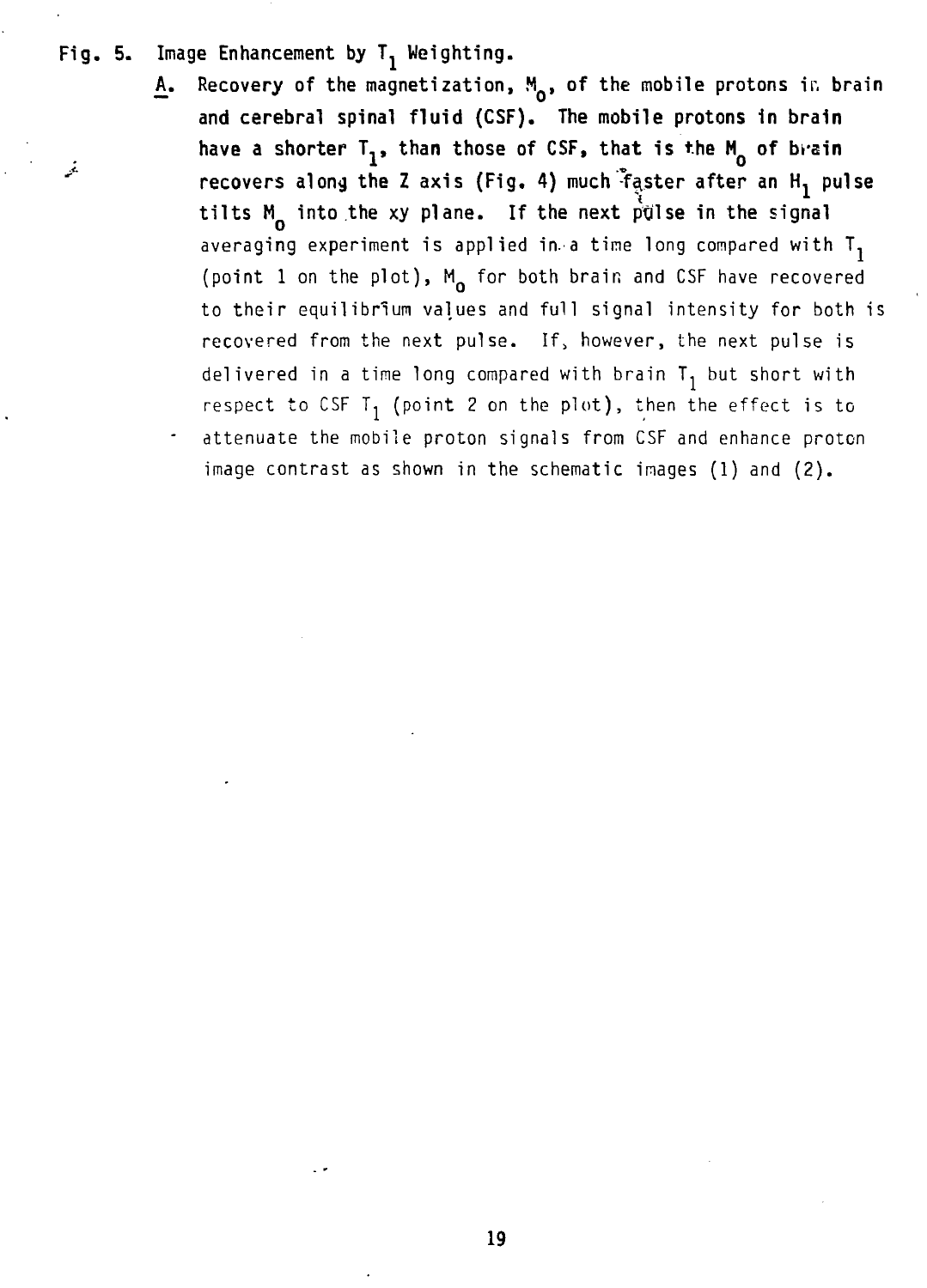

 $\ddot{\phantom{0}}$ 

![](_page_24_Figure_1.jpeg)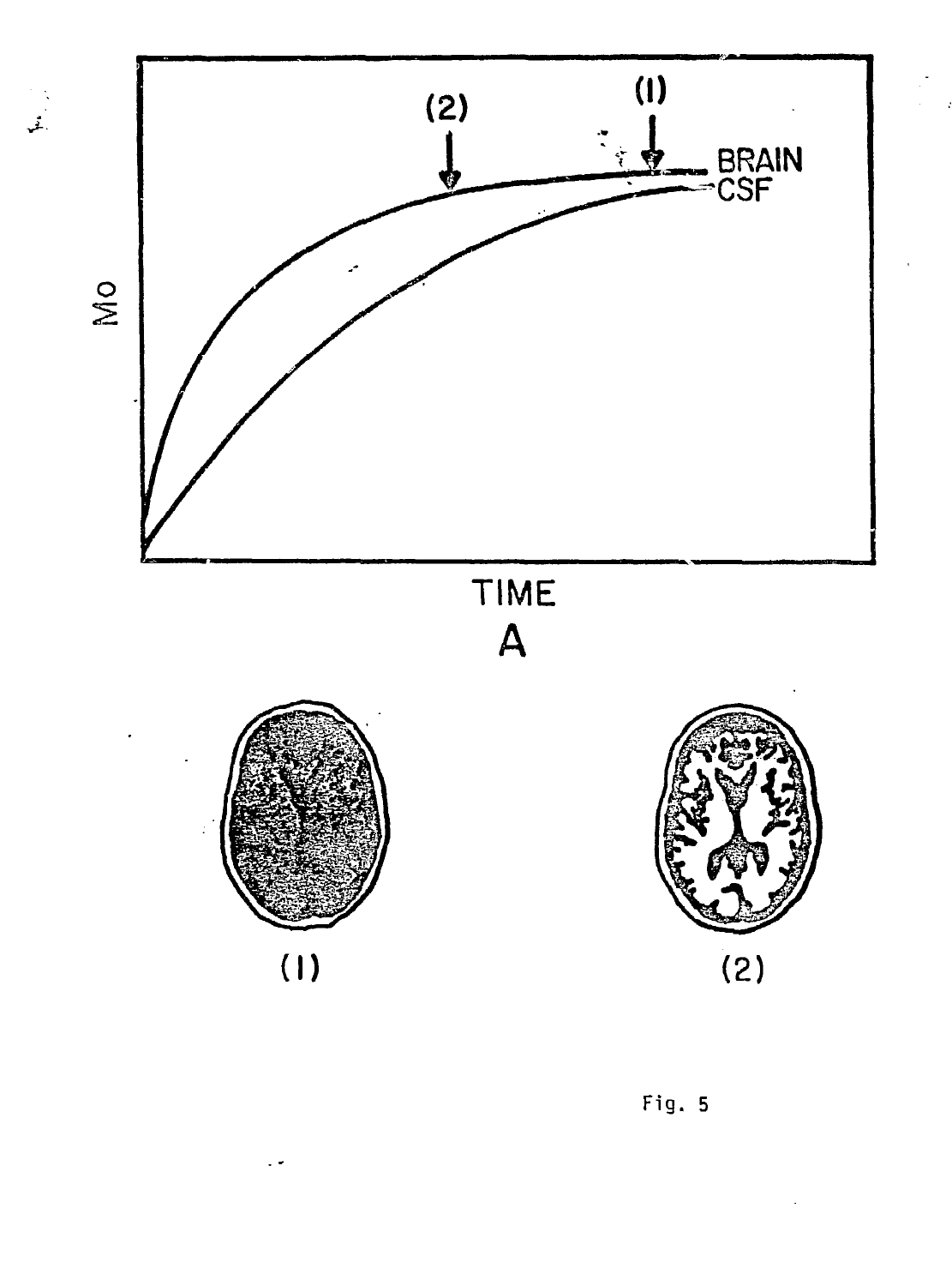# **SELECTED BIBLIOGRAPHY**

**1. R. E. Gordon, P. E. Hanley, and D. Shaw, "Topical Magnetic Resonance in Progr. in Nuci. Mag. Res. Spec, 15, 1-47 (1982).**

. As a construction of the construction of the construction of the construction of the construction of the construction of the construction of the construction of the construction of the construction of the construction o

- **2. I. L. Pykett, J. H.** Newhouse, **F. S. Buonanno, T.** & **Brady, M.** R. **Goldman, J. P.** Kistler, and G. M. Pohost, "Principles of NMR Imaging," Radiology, \f\_3\_, 157-168 (1982).
- 3. L. E. Crooks, C. M. Mills, P. L. Davis, J. Hoenninger, M. Arakawa, J. Watts, and L. Kaufman, "Visualization of Cerebral and Vascular Abnormalities by NMR Imaging. The Effects of Imaging Parameters on Contrast," Radiology, 144, 842-852 (1982).
- 4. I. R. Young, A. S. Hall, C. A. Pallis, N. J. Legg, G. M. Bydder, and R. E. Steiner, "NMR Imaging of the Brain in Multiple Sclerosis," Lancet, 2 (8255), 1063-1066 (1981).
- 5. D. G. Taylor and C. F. Bare, "A Review of the Magnetic Resonance Response of Biological Tissue and Its Applicability to the Diagnosis of Cancer by NMR Radiology," Comp. Tomog., 5, 122-173 (1981).
- 6. T. F. Budinger, "Nuclear Magnetic Resonance (NMR) In Vivo Studies: Known Thresholds for Health Effects," J. Comp. Assn. Tomog., 5, 800-811 (1981).
- 7. R. H. T. Edwards, M. J. Dawson, D. R. Wilkie, R. E. Gordon, and D. Shaw, "Clinical Use of NMR in the Investigation of Myopathy," Lancet, March 27, 1982, pp. 725-731.
- 8. F. W. Smith, A. H. Adams, and W. D. P. Phillips, "NMR Imaging in Pregnancy," Lancet, Jan. 1, 1983, 61-62.
- 9. J. J. H. Ackerman, T. H. Grove, G. G. Wong, D. G. Gadian, and G. K. Radda, "Mapping of Metabolites i. Whole Animals by <sup>31</sup>P NMR Using Surface Coils," Nature, 167-170 (1980).